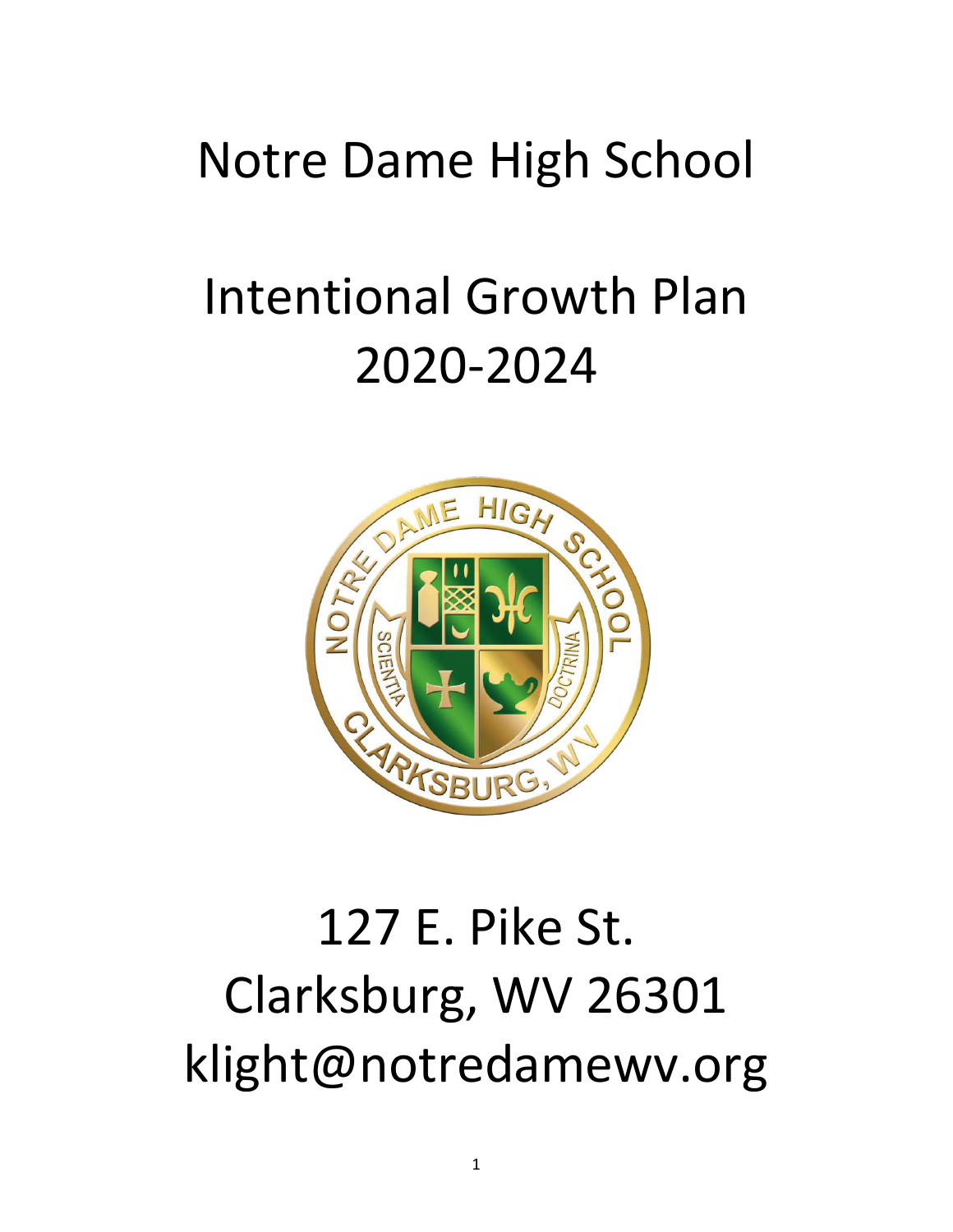# Table of Contents

- I. LETTER FROM BISHOP
- II. LETTER FROM SUPERINTENDENT
- III. LETTER FROM PRINCIPAL/PASTOR
	- i. Team Members
	- ii. Acknowledgment
- IV. THANK YOU TO COMMUNITY
- V. EXECUTIVE SUMMARY
	- i. Profile
	- ii. History
	- iii. Cognia Executive Summary
	- iv. NCEA Demographic Data
- VI. MISSION, VISION AND BELIEF STATEMENTS
- VII. PILLAR I: MISSION AND CATHOLIC IDENTITY i. GOALS AND ACTIONS STEPS
- VIII. PILLAR II: GOVERNANCE AND LEADERSHIP i. GOALS AND ACTIONS STEPS
	- IX. PILLAR III: ACADEMIC EXCELLENCE i. GOALS AND ACTIONS STEPS
	- X. PILLAR IV: OPERATIONAL VITALITY i. GOALS AND ACTION STEPS
	- XI. DATA/SURVEY RESULTS
		- i. Cognia/AdvancEd School Effectiveness Survey
		- ii. Enrollment Data Graph
		- iii. NWEA Data Graphs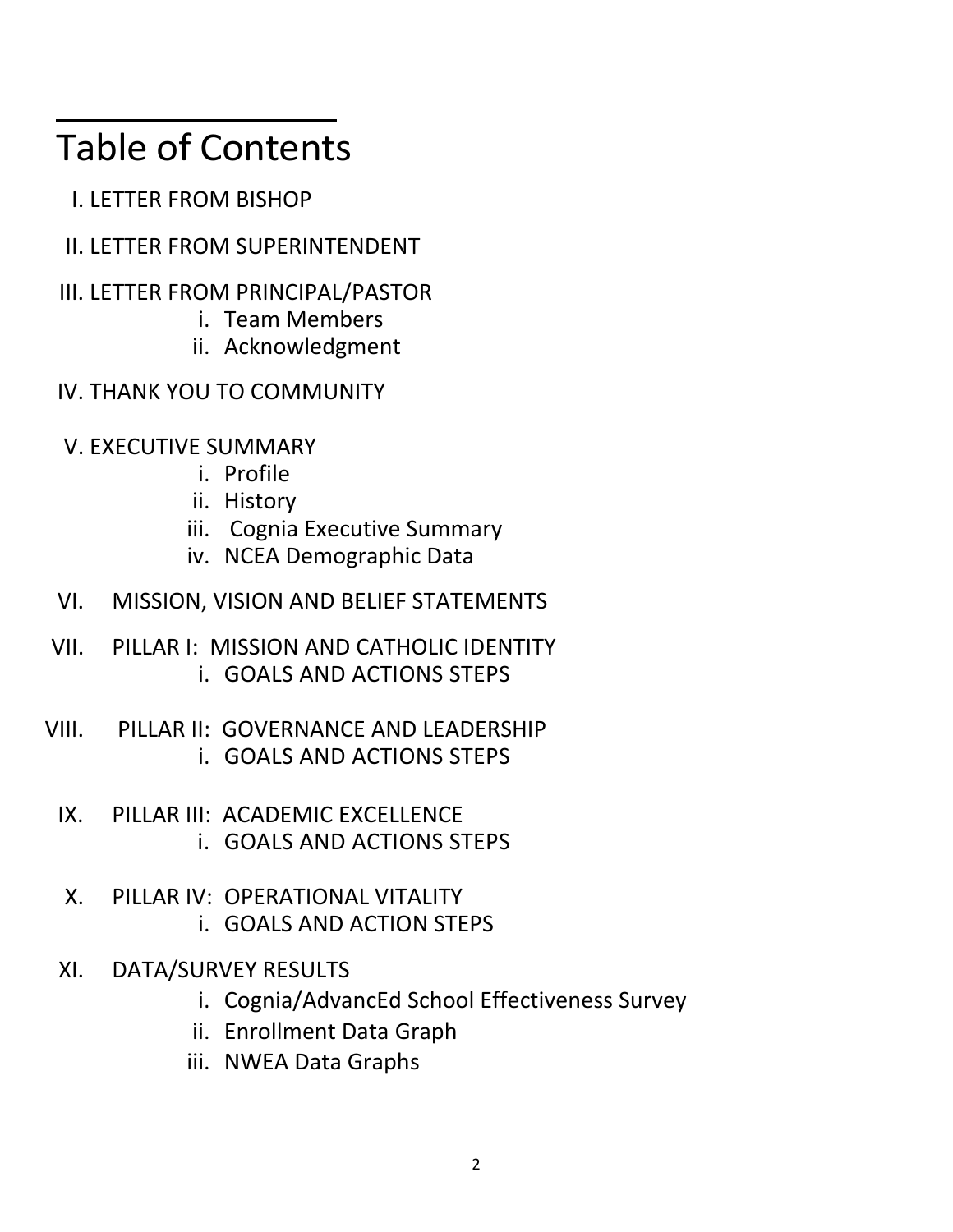

### **DIOCESE OF WHEELING-CHARLESTON**

**1311 BYRON STREET** POST OFFICE BOX 230 WHEELING, WEST VIRGINIA 26003

February 1, 2021

Dear fellow disciples of Jesus Christ,

The Intentional Growth Plan, included with this letter, is designed to help our Catholic schools fulfill their mission: "to provide quality education in the Catholic tradition for all students in a nurturing, Christ-centered environment" and to "accompany families in challenging children to recognize, develop and share their God-given gifts and talents."

Having received a Catholic education during my high school years, I know personally the value of that experience. I hope not only to maintain but to strengthen the Catholic schools of the Diocese of Wheeling-Charleston so that many young people today may derive from their experience the benefits that I received. The Intentional Growth Plan should help you take part in that effort.

Thank you for the dedication and love you bring to your mission to form young people in Christ and to give them the basic skills they will need for the rest of their lives. We live in tumultuous and unusual times. Now and at all times I urge you to remember the words God spoke through the prophet Isaiah [40:31]: *They that hope in the Lord will renew their strength, they will soar as with eagles' wings; they will run and not grow weary, walk and not grow faint.* God will not fail those who seek to serve Him and who ask for His help. Turn to Him often.

May the Father from whom all blessings flow, His Son who offered his life for ours, and the Holy Spirit who dwells in our hearts and animates our love, bless, guide and protect you as you teach in the name of Christ and his Church!

Sincerely in Christ,

+ Mark E. Brennan

Most Reverend Mark E. Brennan Bishop of Wheeling-Charleston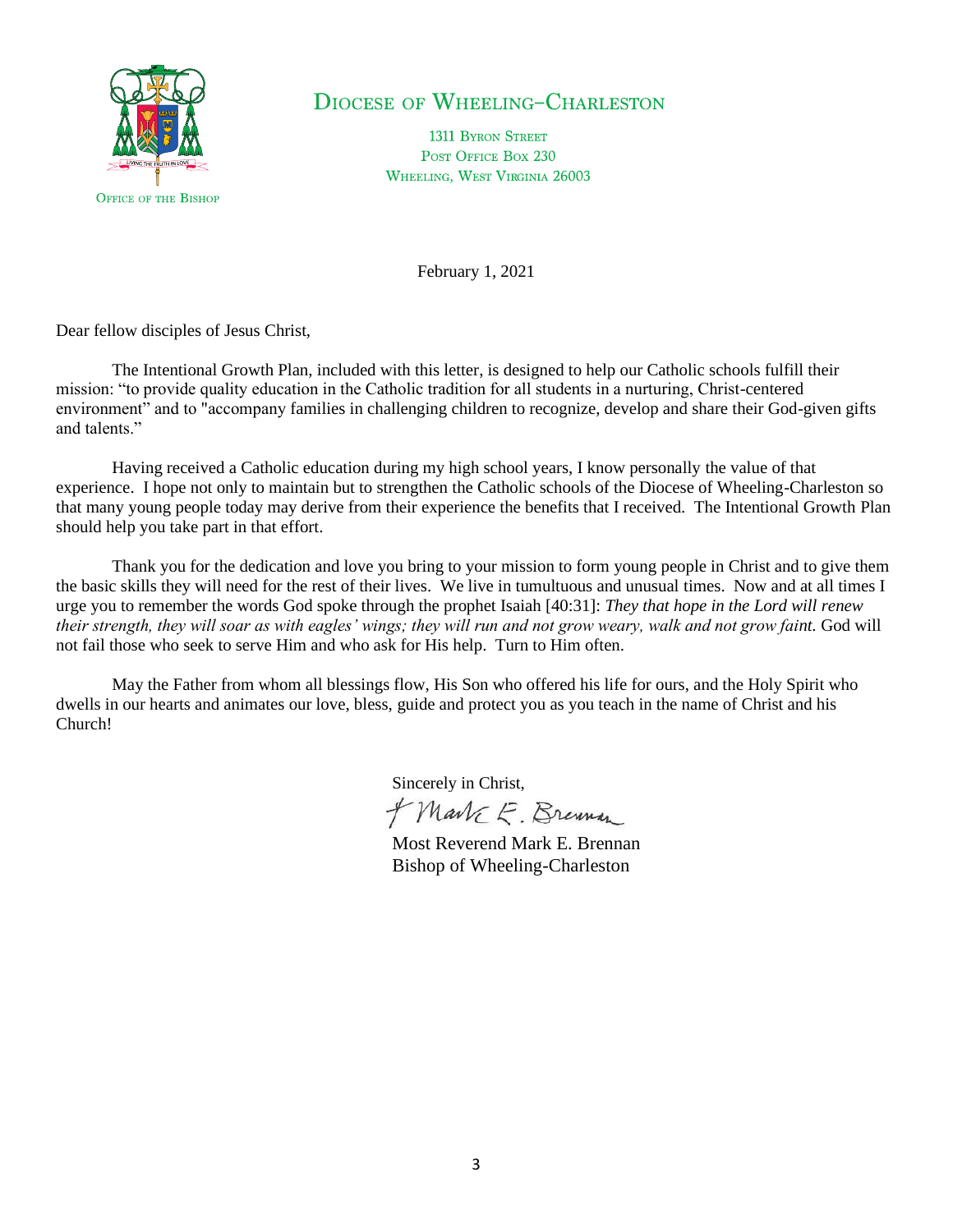

Department of Catholic Schools • www.WVCatholicSchools.org

February 2021

Dear Catholic School Friends

#### **PLANNING FOR OUR FUTURE**

West Virginia Catholic Schools remain forward thinking and committed to high standards. During the 2020-2021 school year, amid the global Covid-19 pandemic, the Catholic Schools in the Diocese of Wheeling-Charleston embarked on an Intentional Growth Planning process. In doing so, each of our 24 schools were able to honor and reflect on the past and plan for the future. We are grateful to our Parish and Catholic school leaders, school faculty and staff, parents, and Faith communities for their commitment to Catholic school education. Their dedication to providing ongoing Catholic school education is evident in the time, effort and prayer that was put into developing each school's individualized Intentional Growth Plan.

Each schools' comprehensive plan strategically focused on the National Standards and Benchmarks for Effective Catholic Elementary and Secondary Schools (NSBECS). All 24 schools' plans center around four pillars:

- **Mission and Catholic Identity**
- **Governance and Leadership**
- **Academic Excellence**
- **Operational Vitality**

This growth process is part of our ongoing accreditation through our national accrediting organization, Cognia. The diocesan Intentional Growth Plan will reflect a strong combination of the individual school plans. It is our priority to continually improve Catholic education across the Diocese of Wheeling-Charleston.

Thank you for your continued support of Catholic School education in the Diocese of Wheeling-Charleston.

Peace-

Maryhundexhaine

Mary Ann Deschaine, Ed.S. Superintendent of Catholic Schools Diocese of Wheeling-Charleston

*Together we continue to Move Mountains- Empowered by Knowledge -Transformed by Faith*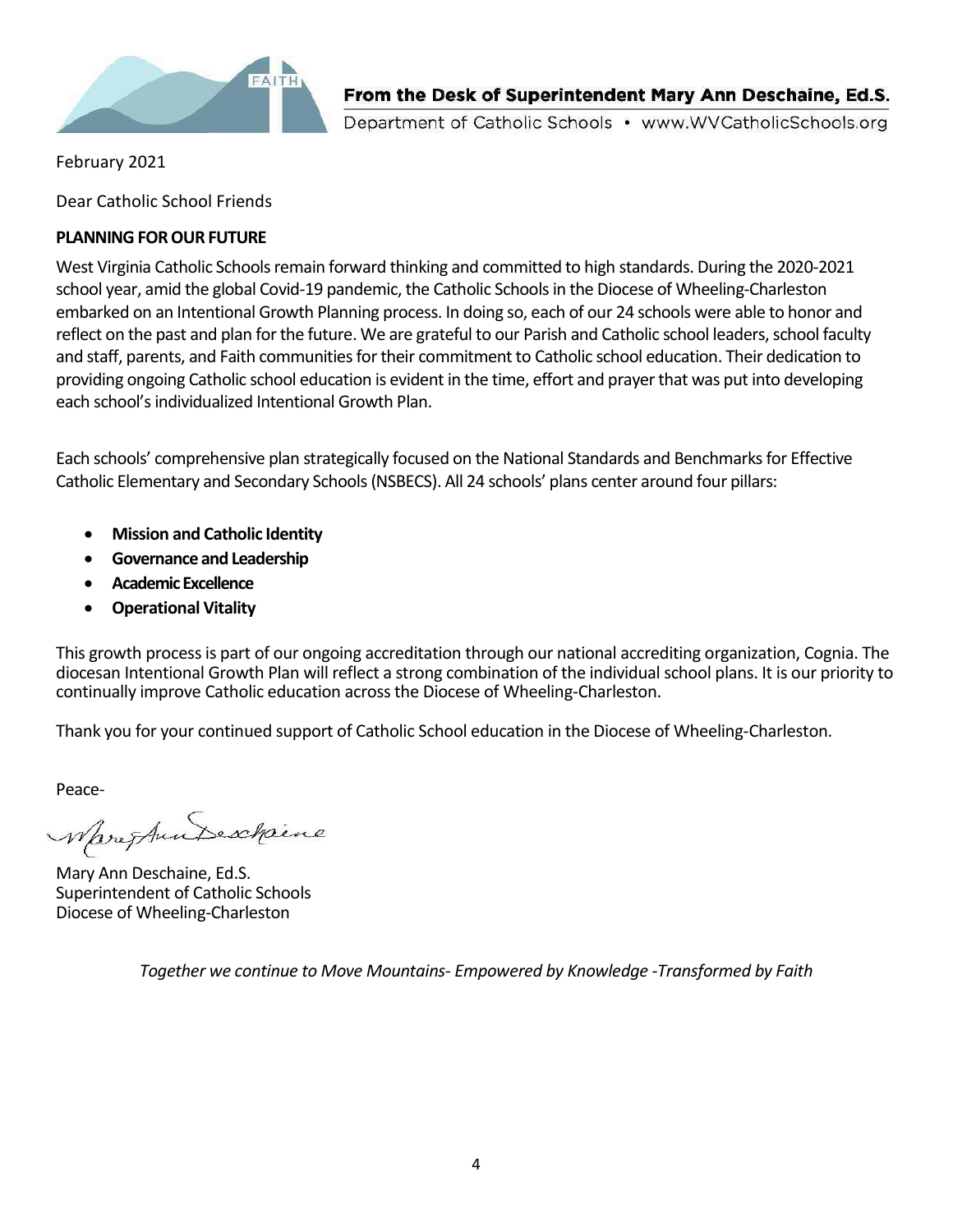#### **NOTRE DAME HIGH SCHOOL**

127 East Pike St. Clarksburg, WV 26301 (304) 623-1026 www.notredamewv.org



Dear Families of Notre Dame High School,

As the current stewards of the school community, Fr. Joseph Konikattil and I have the determination and responsibility to plan for the continued success and growth of Notre Dame High School. With this responsibility in mind and, under the direction of leadership from the Diocese of Wheeling-Charleston, we have created a strategic plan for the next three years to advance our school's mission of Education in Faith, Knowledge and Service.

A Strategic Planning Team, including members of school administration, teachers, parents/alumni, and advisory board members, came together to evaluate the strengths and weaknesses of our institution. From this analysis combined with parent and staff survey data, student achievement data, and internal financial audits, we have developed nine goals for our Intentional Growth Plan.

Even though 2020 has brought incredible uncertainties and change leaving no facet of society untouched, one truth remains constant: the faith-based education rooted in Catholic identity, family-like atmosphere, and academic rigor are the invaluable strengths of Notre Dame High School.

Looking to the future, there are challenges that must be faced to achieve growth. Our Intentional Growth Plan provides transparency for you, our stakeholders, to see what specific goals we have for the school. The goals in the plan will be evaluated and revised annually. The overarching goal of the Intentional Growth Plan is to provide the highest quality education for our students to allow them to pursue a life filled with purpose and success, guided in faith. For in the words of St. Catherine of Sienna, *"If you are what you should be, you will set the whole world ablaze!"*

We would like to extend a special thank you to all members of our Strategic Planning Team, as well as all who have provided feedback and support. We would also like to thank you, our families, for entrusting us with the education and continued faith formation of your children.

It is our hope and prayer that this Intentional Growth Plan, along with your help and guidance, will allow our school to flourish, no matter what challenges we face in the future. We believe that, as our school theme for the year states, As a Family in Faith, We Can.

God Bless and Go Irish,

Principal Designated Pastor

Mrs. Kelly Light, MA Ed Rev. Fr. Joseph Konikattil, MA, M. Ed, Ph. D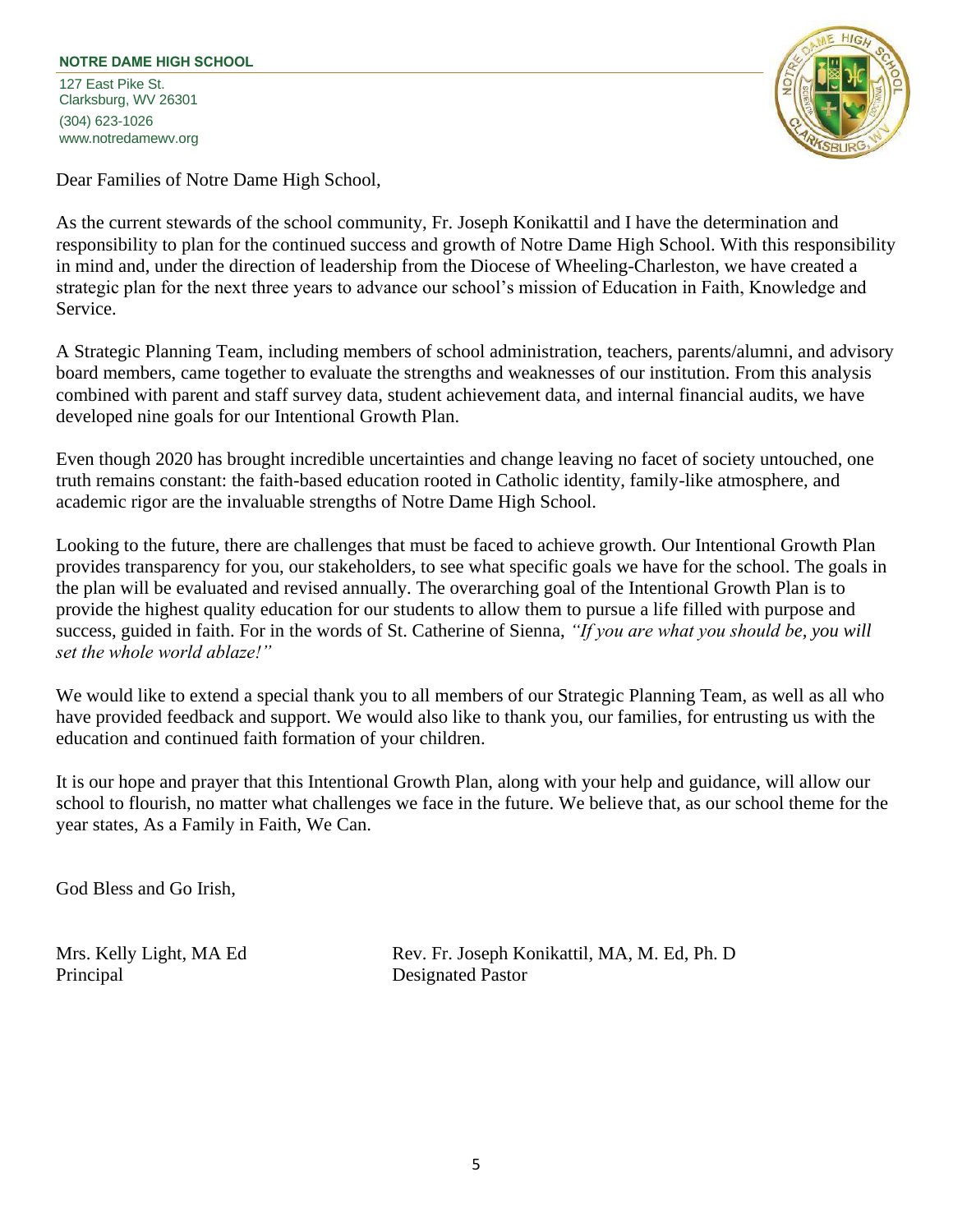#### **NOTRE DAME HIGH SCHOOL**

127 East Pike St. Clarksburg, WV 26301 (304) 623-1026 www.notredamewv.org



# Strategic Planning Team

Thank you to the members of our Strategic Planning Team for providing your insights and expertise, and for giving of your time. We appreciate your support and commitment to Notre Dame High School.

Team Members:

- Mr. Tony Abruzzino, Advisory Board President
- Mrs. Patricia DuPont, Director of Religious Education and Alumnus
- Rev. Fr. Joseph Konikattil, Designated Pastor
- Mrs. Kelly Light, Principal and Alumnus
- Mr. Michael Malfregeot, Advisory Board member and Head XC Coach
- Mrs. Melissa Mazza, Parent
- Mr. Ian McAra, Advancement Director
- Mrs. Claudine Rogers, Assistant Athletic Director, Administrative Assistant and Alumnus
- Mr. Mark Urso, Parent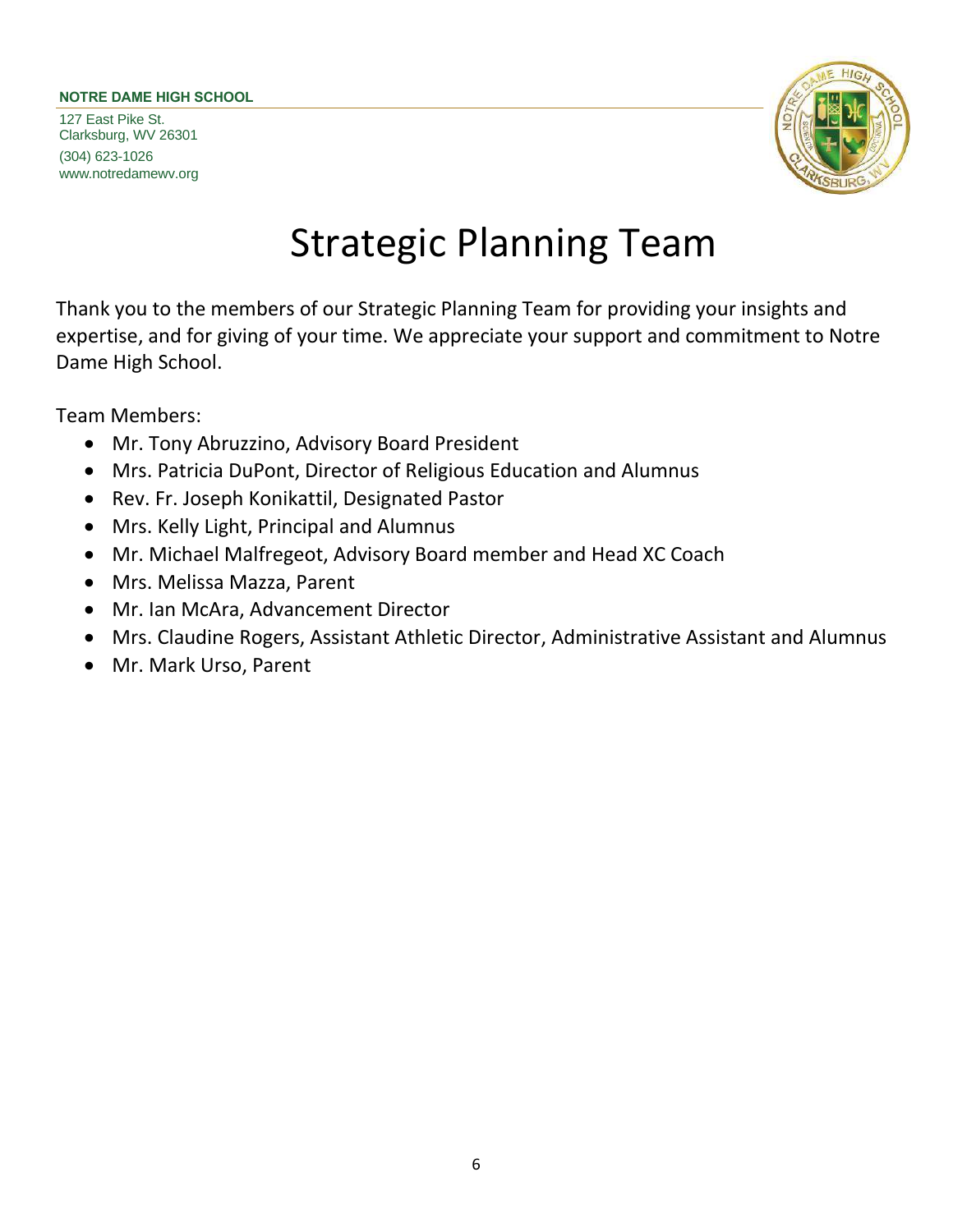127 East Pike St. Clarksburg, WV 26301 (304) 623-1026 www.notredamewv.org



# *Thank You*

*"No duty is more urgent than that of returning thanks." - St. Ambrose*

Dear Notre Dame High School Community,

Thank you for your continued support and dedication to Notre Dame. We know that you sacrifice much to provide your children with the opportunity to receive a Catholic education. We are honored that you entrust us with students' spiritual and academic education, and do not take this responsibility lightly.

To those who give in support of Catholic schools, we thank you. Without you, many students would not be able to attend Notre Dame. Your generosity is a true example of Christ's benevolence in the world. With your continued assistance, it is our hope that Notre Dame will be here for generations to come.

Sincerely,

Mrs. Kelly Light, MA Ed Notre Dame High School Principal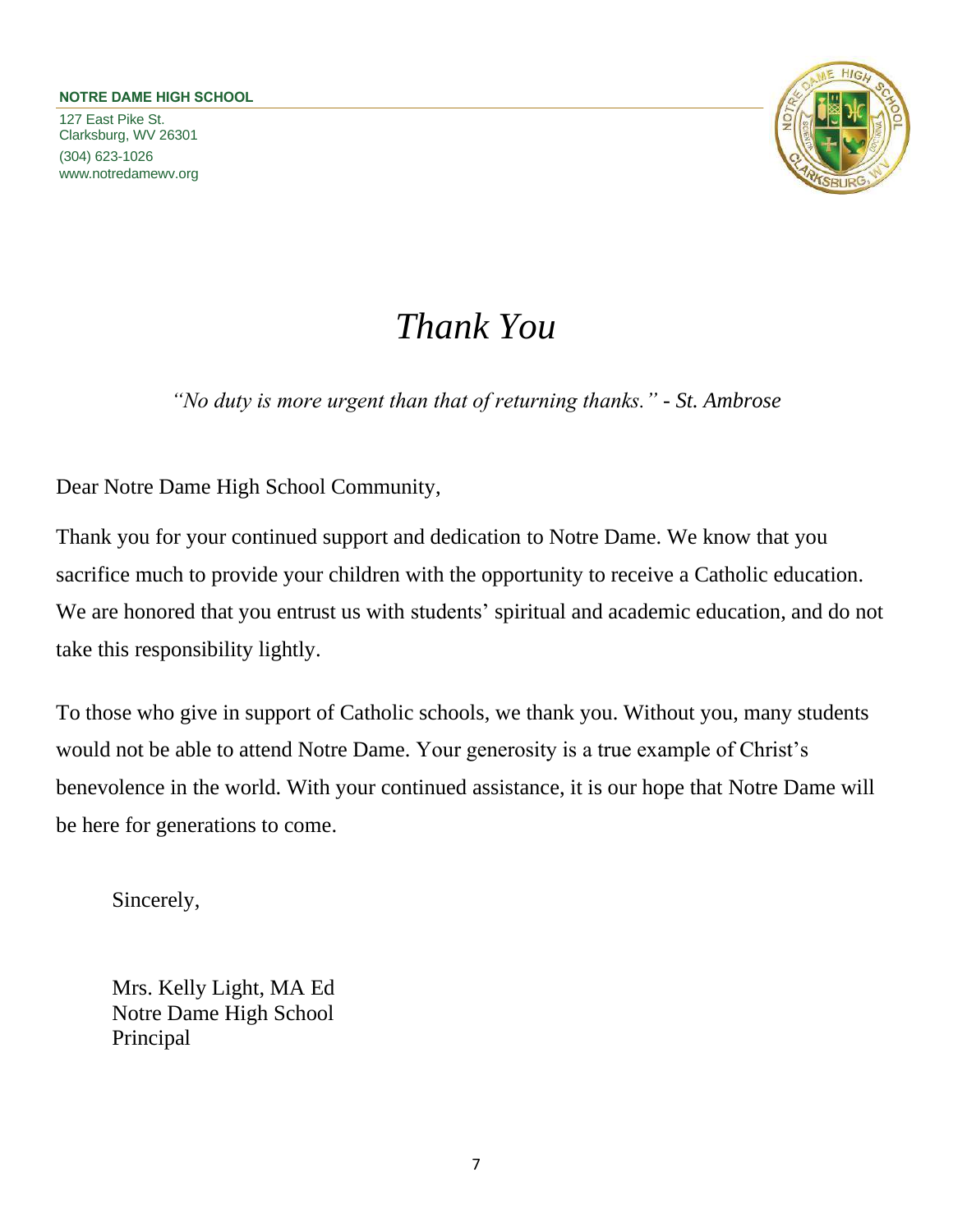# Executive Summary

# Profile

Notre Dame High School is an academic, secondary school dedicated to the education of the total person. The school not only addresses the academic but also the spiritual, moral, and emotional needs of its students. The school, unique to North Central West Virginia, carries out its ministry in the context of gospel values. Students in grades 7-12 attend a school where critical thinking skills are paired with basic knowledge in the fine arts.

# **History**

Notre Dame is part of the tradition of Catholic education in Harrison County, with a solid foundation in academic excellence. The long and rich history began in 1866 as St. Joseph's Academy for girls. St. Mary's opened in 1914 as a boys' preparatory school. The two schools consolidated in 1928. Notre Dame High School opened in 1955 with St. Mary's becoming a grade school. Today, St. Mary's Grade School and Notre Dame High School are the only Catholic Schools in Harrison County.

# Demographic Data

Below is the current demographic data for Notre Dame High School

- o Total enrollment: 132
- o Catholic Students: 91
- o Non-Catholic Students: 41
- o Male Students: 76
- o Female Students: 56
- o White Students: 99
- o Black/African American Students: 3
- o Two or More Races: 10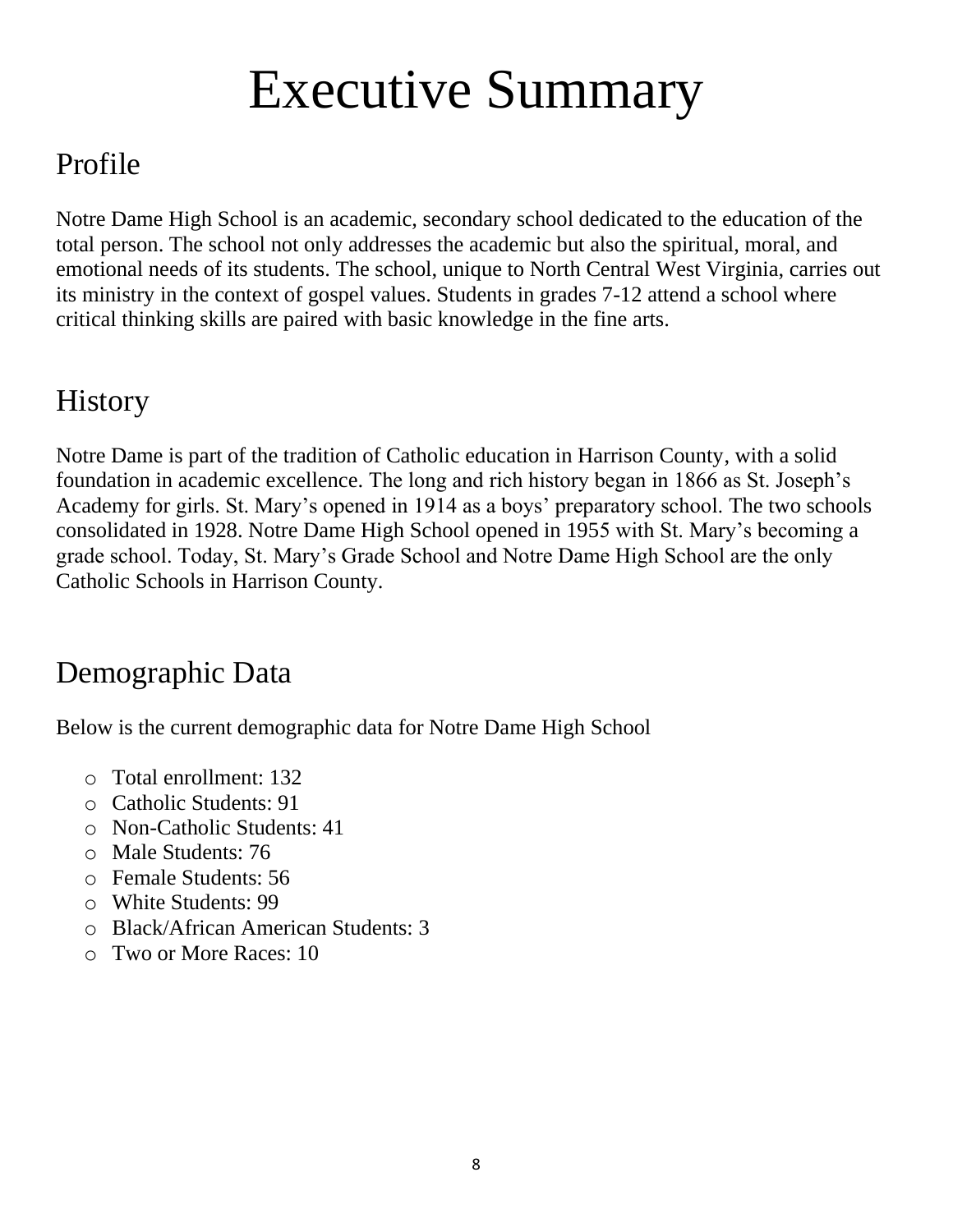# School's Purpose

Notre Dame's mission for its students in their performance in "Education in Faith, Knowledge and Service." With a 100% graduation rate, 95% or higher college attendance rate, and 49% of students in grades 9-12 enrolled in advanced placement (AP) classes, an overarching goal is to ensure students maximize their capabilities and work to their individual potentials. Accountability systems to measure student success in meeting or exceeding achievement benchmarks include NWEA testing (grades 7-10), SAT and PSAT testing (grades 10-12), student grades, individual teacher assessments, as well as ongoing, frequent guidance counselor and administrator contacts.

Education through the practice of faith is an integral part of Notre Dame. A large percentage of ND students are actively involved in their church. The student body attends mass weekly as a cohesive group to worship as a school community. Notre Dame enjoys a great cooperation with the Designated Pastor, Immaculate Conception Parish and St. Mary's Grade School. Each school year is highlighted by important liturgical activities, such as All School Opening Mass, Mass of Thanksgiving, Penance Services in Lent and Advent, and Lessons in Carols. Also, Notre Dame students are involved in a number of service project initiatives organized by our religion department, as well as through student clubs and organizations, including Student Council, National Honor Society, and Key Club. Notre Dame's Key Club is internationally recognized for outstanding service on local, national, and international levels.

Additionally, Notre Dame strives to provide a well-rounded education through innovative programs activities such as The Performing Arts Conservatory (PAC), the Irish Online Network (ION), and Robotics.

## Notable Achievements and Areas of Improvement

Notre Dame maintains a 100% graduation rate with 98% going on to attend college or other post-secondary education program. Each graduating class has earned scholarship monies in excess of \$1 million and students are accepted to top tier private and public colleges/universities.

Other Notable Achievements in the last three years include:

- o 11 AP Scholars
- o 6 WVSSAC state academic achievement and community service award winners
- o 1 Bucklew Scholarship Award Winner
- o 1 Foundation Scholarship Award Winner
- o 2019-2020 Jennings Randolph Award Winner, Gold Level for getting 100% of ND senior students registered to vote
- o Creation of Student Ambassador Program to recruit and mentor new students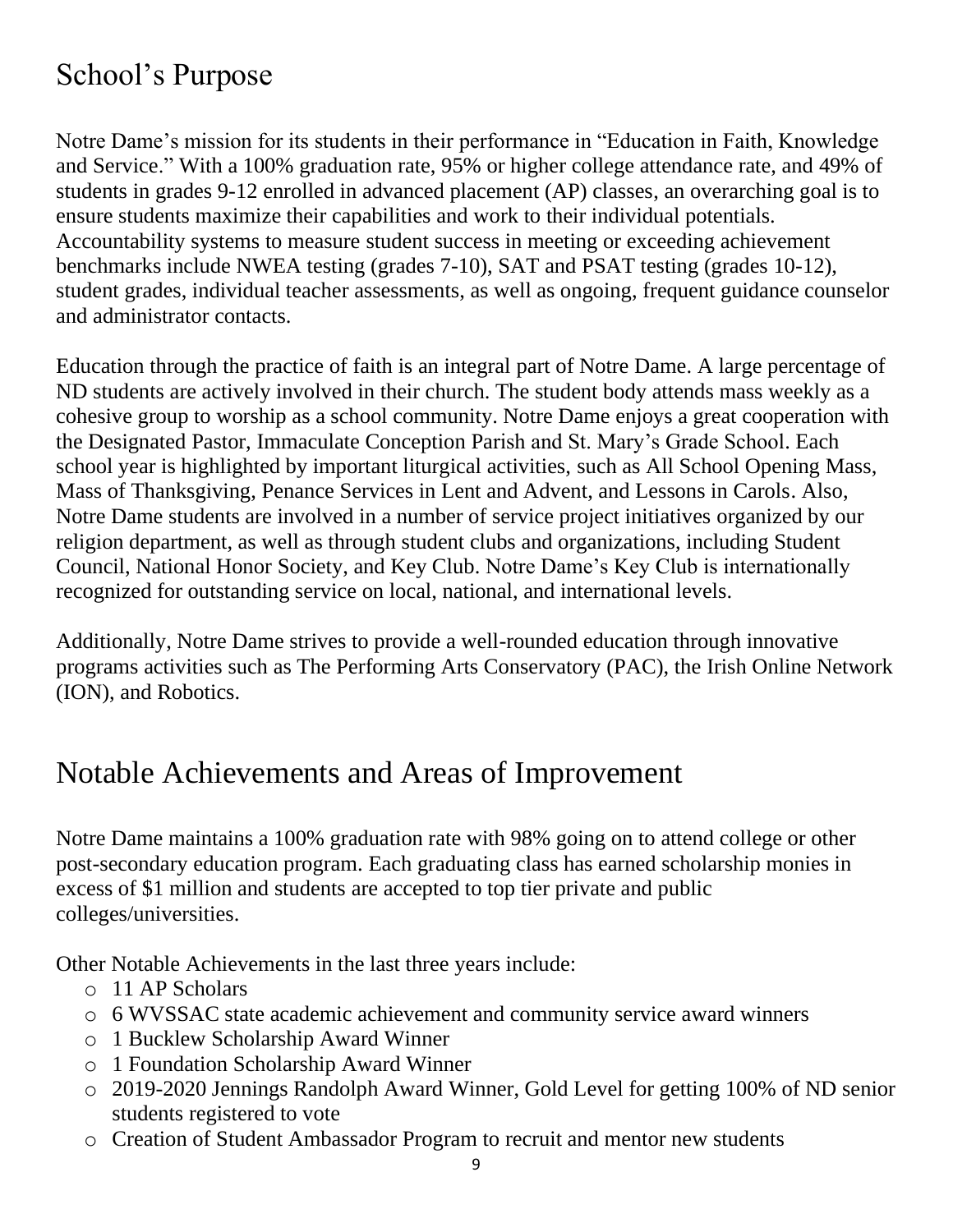- o Expansion of Virtual School Program
- o Creation of student Shamrock Shoppe
- o Building of school Robotics Lab and Robotics Team

In addition to the achievements listed above, the school continues to expand and improve its curriculum and instruction. Notre Dame's one to one iPad initiative, started in 2013, has been accomplished. Now, Notre Dame strives to remain on the cutting edge of the technology curve. The school's remote learning program, instituted in response to the global COVID-19 pandemic, has pushed ND faculty to provide a high-quality education virtually. Teachers and students have adapted to a remote learning schedule that utilizes a combination of live streamed classes and independent instruction daily.

Notre Dame has added several AP classes to its curriculum. The school now offers 12 AP courses. Our virtual school program also offers an additional 15 AP courses students can take online. The expansion of our virtual school program, which allows students to take more electives and AP courses, has provided another avenue to further individualize instruction and prepare students for post-secondary education.

The service component of the curriculum is in the process of changing. Notre Dame was awarded a grant to implement Corporal Works of Mercy into the curriculum to teach students to be servants of Christ in the local community. Students will be able to cook and wash clothes and complete other acts of service through equipment purchased through the grant, such as an electric cooktop and a washer and dryer.

In the next three years, Notre Dame has four main areas of improvement, including: (1) student enrollment, (2) curriculum and instruction, (3) school safety, and (4) financial management.

Student enrollment has substantially declined in the last three years. The school seeks to increase enrollment through effective, targeted advertising, community and parish outreach, and increased involvement with our feeder school, St. Mary's Grade School.

Notre Dame has high standards for academic achievement. To continue this tradition and enhance it, Curriculum Teams will be created. The teams will evaluate testing data and align school and subject-area standards to improve academic achievement across all curriculums.

The school's safety plan was completely revamped in 2018. In March of 2020, law enforcement completed an audit of school safety practices and procedures. A Safety Team was established in the fall of 2020 to continuously evaluate safety protocols. A new security camera is being purchased for the gymnasium, so that all main entrances and exits will have video monitoring. One goal to increase safety is to create a Facilities Management Plan for the school. The plan will encompass safety and physical improvements and maintenance of the building and grounds.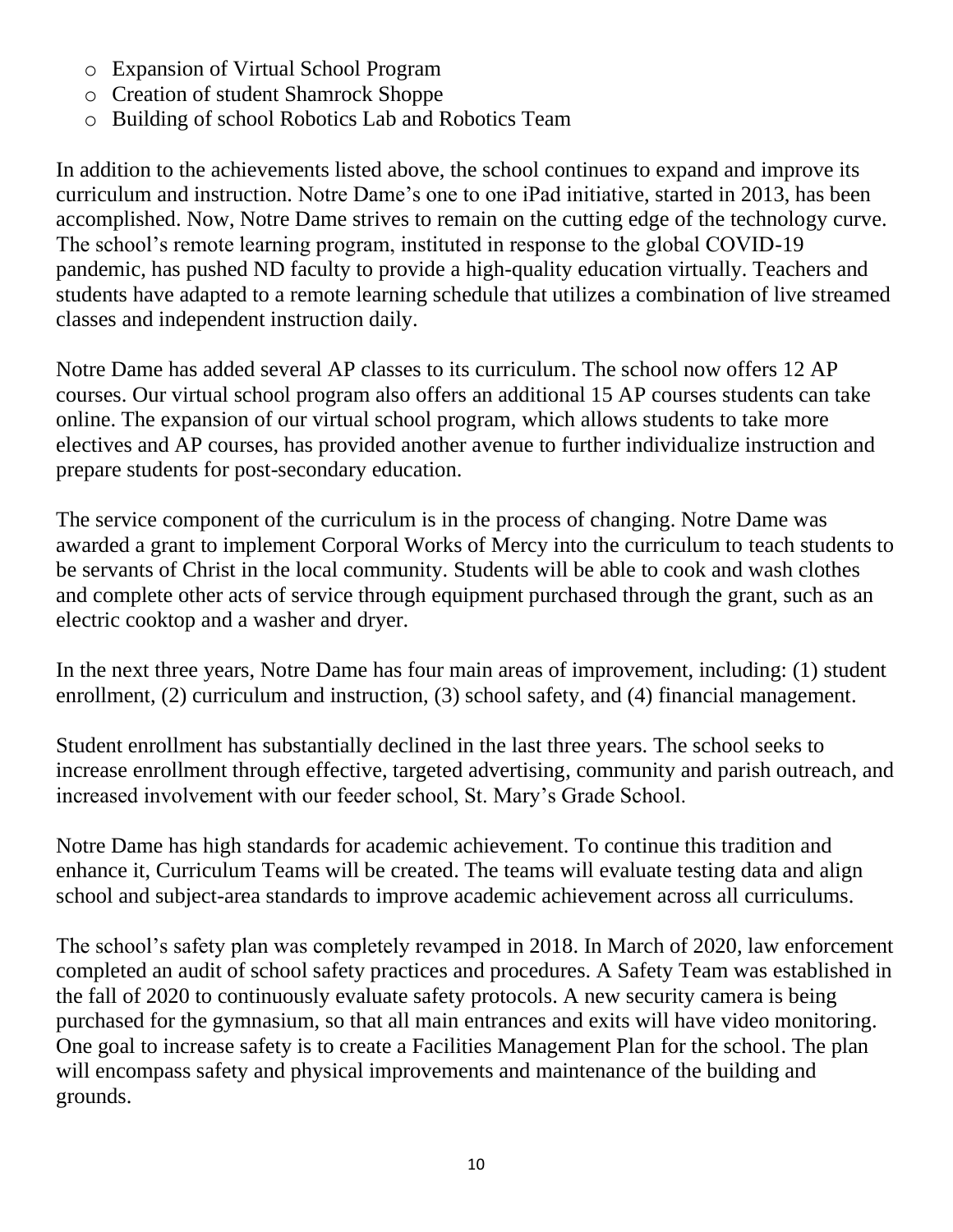Lastly, Notre Dame is currently conducting an internal audit to improve the financial management of the school. A school finance team was created in the fall of 2020 under the direction of the designated pastor. Goals of the finance team include cutting costs, creating and maintaining school budgets, and communicating financial decisions to stakeholders.

# Additional Information

In addition to all other accomplishments, a caring family atmosphere permeates all aspects of Notre Dame. The faculty and staff are extremely dedicated to the students and the school. Teachers come in early and stay late weekly for no compensation to provide free tutoring for students. Clubs and classes receive tremendous support from teachers and staff as advisors to provide quality extracurricular opportunities for all students.

Faculty and staff not only work to provide opportunities for students, but also work hard to better themselves and improve best practices. Moreover, the professional camaraderie reflects the mutual respect and support among all staff members. In order to ensure success for students and themselves, faculty and staff routinely go above and beyond in giving of their time and financial resources. For example, teachers often seek out professional development opportunities to learn new information and skills that will improve the education of their students, often at their own expense.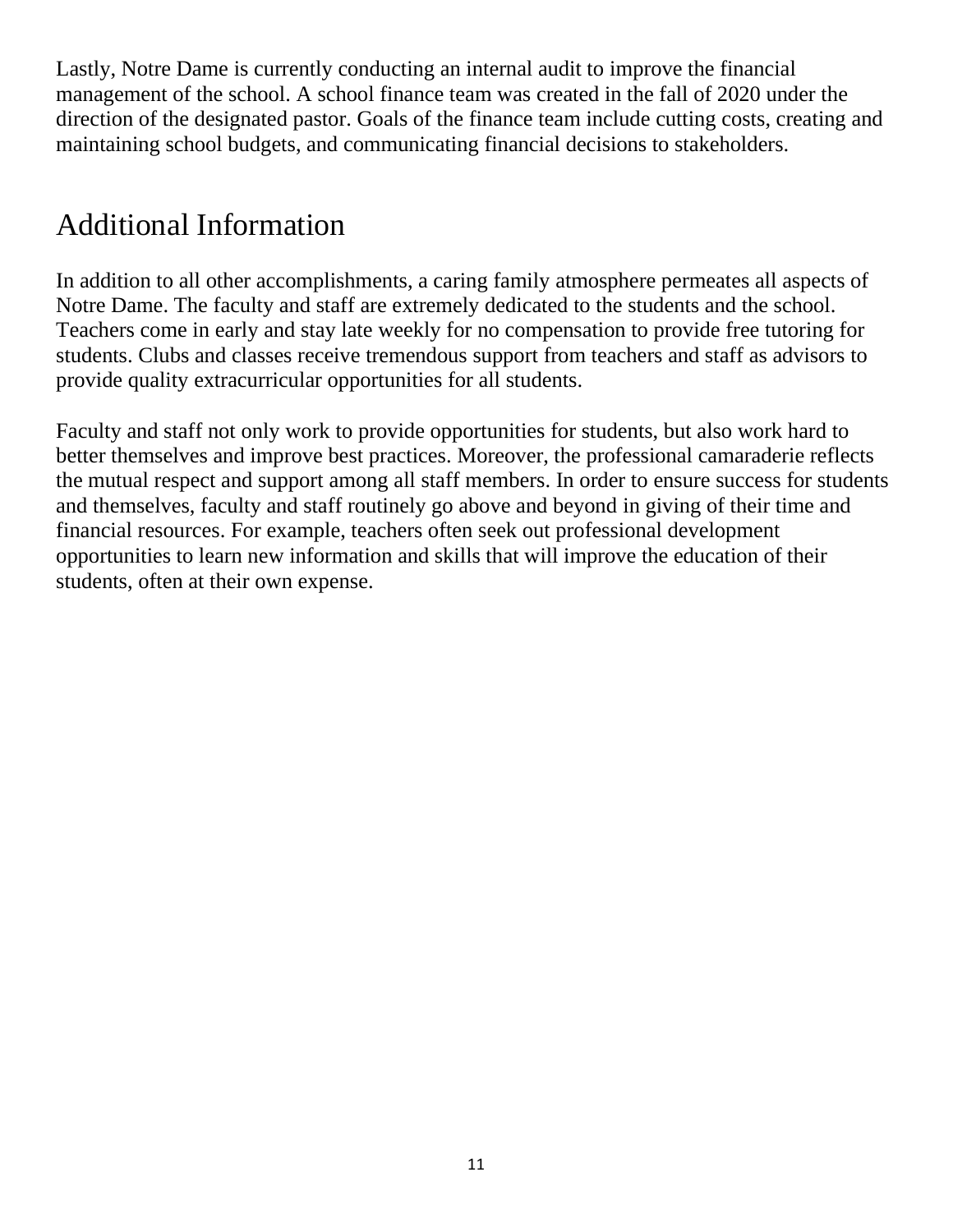# Intentional Growth Planning

In the Fall of 2020, the Notre Dame Intentional Growth Planning Team met to evaluate Notre Dame's areas of improvement. Based on this analysis, the team created 9 goals that can be categorized under the following Four Pillars of Catholic Education:

- o Pillar I: Mission and Catholic Identity
- o Pillar II: Governance and Leadership
- o Pillar III: Academic Excellence
- o Pillar IV: Operational Vitality

Each of the goals described below aim to improve upon Notre Dame's mission of Education in Faith, Knowledge, and Service.

## Our Mission

**Education in Faith, Knowledge and Service**. Notre Dame High School is dedicated to the education and development of the total person. The school is committed to prepare students to be successful global citizens in a 21<sup>st</sup> century society as disciples of Christ through academic rigor and active service to the community.

## Our Vision

Notre Dame strives to carry out its ministry in the context of gospel values. In its desire to contribute to the educational mission of the Roman Catholic Church, Notre Dame High School seeks to foster the understanding of the dignity of the human person within the vision of Jesus, to build Christian community through service to others and to relate all knowledge to the News of Salvation and the Light of Faith.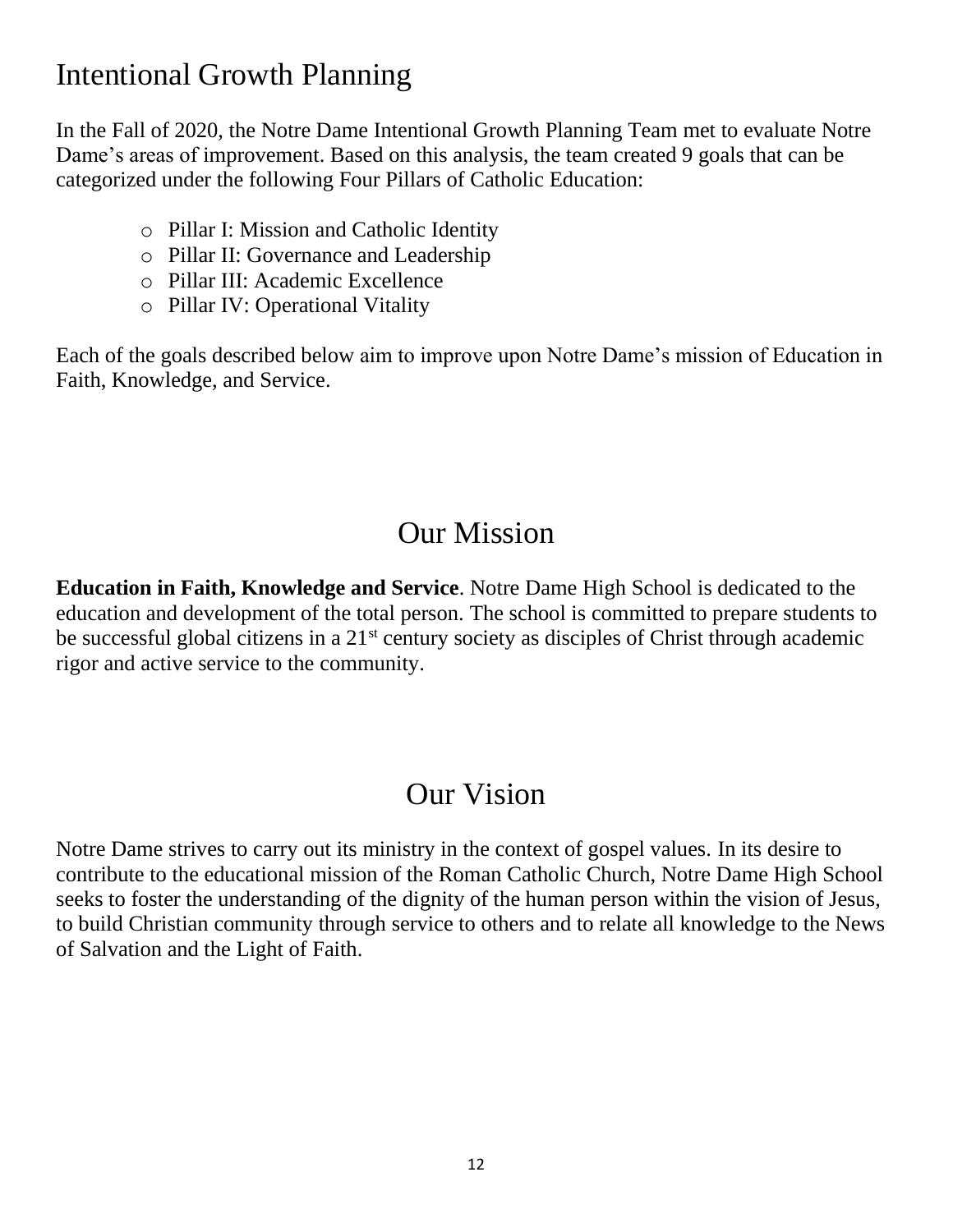## Belief Statements

To fulfill Notre Dame's mission of Education in Faith, Knowledge and Service, we believe that the total curriculum should achieve the following:

- o Development of character
- o Maturing of critical thinking skills
- o Imparting of better basic skills and knowledge in the arts and sciences
- o Promotion of better understanding of respect for the human body through Religion classes and athletics
- o Deepening the aesthetic sense and appreciation
- o Preparing for responsible American citizenship and active participation in democracy
- o Development of technology literacy
- o Expectation of active, responsible learning of all students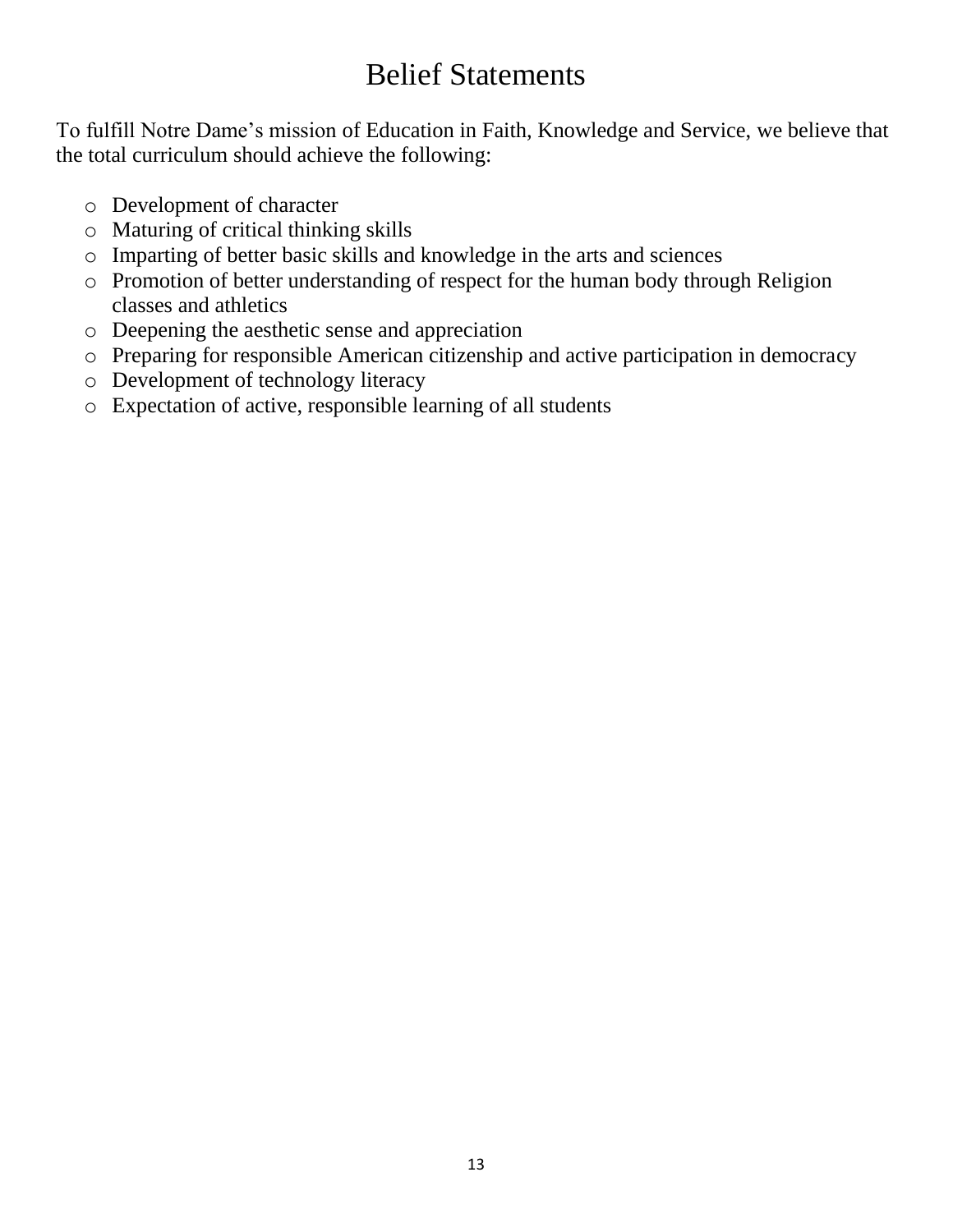# Pillar I: Mission and Catholic Identity

- **Example 1:** An excellent Catholic school is guided and driven by a clearly communicated mission that embraces a Catholic Identity rooted in Gospel values, centered on the Eucharist, and committed to faith formation, academic excellence, and service.
- **Standard 2:** An excellent Catholic school adhering to mission provides a rigorous academic program for religious studies and catechesis in the Catholic faith, set within a total academic curriculum that integrates faith, culture and life.
- **Example 1 Standard 3:** An excellent Catholic school adhering to mission provides opportunities outside the classroom for student faith formation, participation in liturgical and communal prayer, and action in service of social justice.
- **Example 1:** An excellent Catholic school adhering to mission provides opportunities for adult faith formation and action in service of social justice.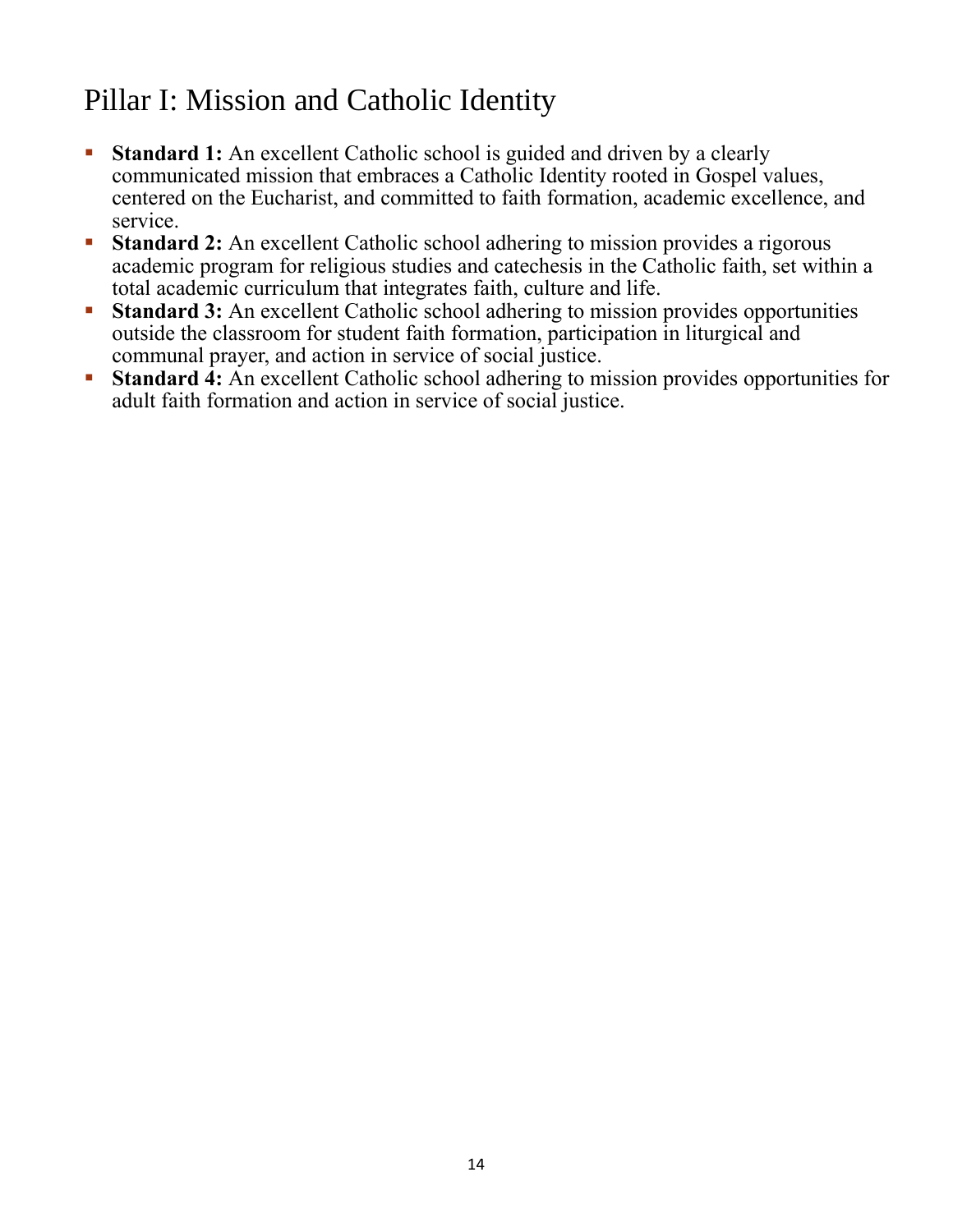| Pillar: Pillar I - Mission & Catholic Identity<br>Standard: Standards 3 & 4<br>Standard 3: An excellent Catholic school<br>adhering to mission provides opportunities<br>outside the classroom for student faith<br>formation, participation in liturgical and<br>communal prayer, and action in service of<br>social justice.<br>Standard 4: An excellent Catholic school<br>adhering to mission provides opportunities<br>for adult faith formation and action in<br>service of social justice. |                                                     | <b>Measures of Success:</b><br>by May 2022<br>٠<br>$\bullet$<br>28)                                                                                                                      | Implementation and 100% participation in<br>Corporal Works of Mercy by all departments<br>100% student participation by Spring 2022<br>Parent involvement of 20% of student<br>enrollment by Spring 2023 (see Figure 1 on p.                                                                                     |                                                                                        |
|---------------------------------------------------------------------------------------------------------------------------------------------------------------------------------------------------------------------------------------------------------------------------------------------------------------------------------------------------------------------------------------------------------------------------------------------------------------------------------------------------|-----------------------------------------------------|------------------------------------------------------------------------------------------------------------------------------------------------------------------------------------------|------------------------------------------------------------------------------------------------------------------------------------------------------------------------------------------------------------------------------------------------------------------------------------------------------------------|----------------------------------------------------------------------------------------|
| Goals:<br><b>Action Steps</b><br>$\bullet$                                                                                                                                                                                                                                                                                                                                                                                                                                                        | Responsible<br>Party                                | Collaboration<br>Needed                                                                                                                                                                  | <b>Target Date</b>                                                                                                                                                                                                                                                                                               | <b>Status</b>                                                                          |
| Goal #1: Expansion of in-<br>class and school-wide<br>service projects across<br>curriculums to<br>implement Corporal<br><b>Works of Mercy</b><br>campaign. Students will<br>be examples of Christ in<br>the community by<br>completing acts of<br>mercy, such as washing<br>clothes and cooking<br>meals for families in<br>need.<br>Parent<br>involvement/inclusion in<br><b>Corporal Works of Mercy</b><br>Campaign                                                                            | Principal,<br>Director of<br>Religious<br>Education | Collaboration<br>amongst<br>Religion and<br>other academic<br>departments to<br>coordinate<br>service projects<br>and align them<br>with learning<br>outcomes in<br>other<br>curriculums | Purchase of<br>washer/dryer,<br>oven/cooktop<br>Summer 2021<br>Implementation<br>of student<br><b>Corporal Works</b><br>of Mercy<br>Campaign Fall<br>of 2021<br>Inclusion of<br>parent<br>volunteers in<br>campaign Fall<br>2022<br>Continuation of<br><b>Corporal Works</b><br>of Mercy<br>Campaign<br>annually | Grant money for<br>clothes<br>washer/dryer,<br>oven/cooktop<br>received Spring<br>2020 |

\*NOTE: See **Figure 1** on p. 28 data from School Effectiveness Survey Fall 2020.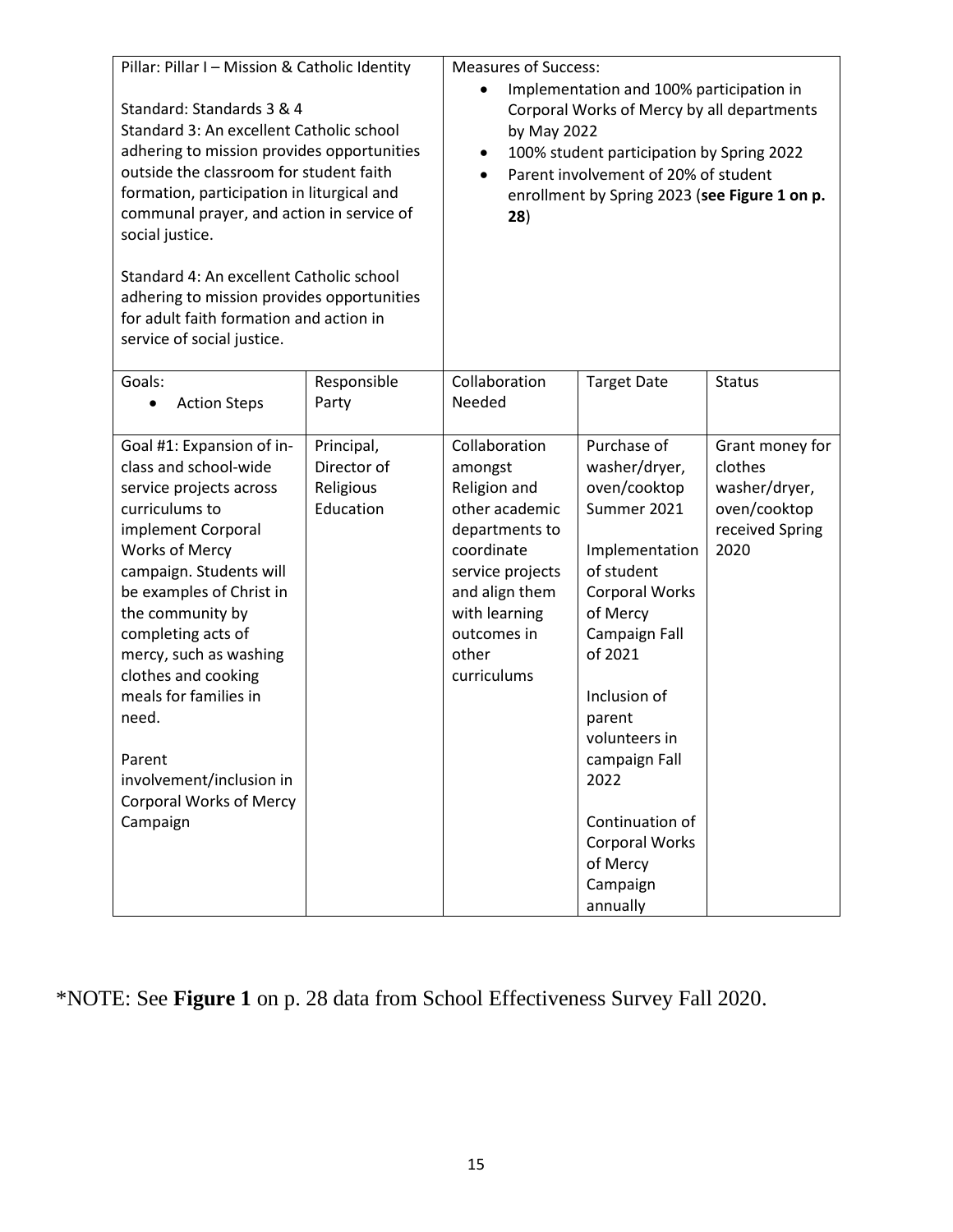| Pillar: Pillar I - Mission & Catholic Identity<br>Standard 2: An excellent Catholic school<br>adhering to mission provides a rigorous<br>academic program for religious studies and<br>catechesis in the Catholic faith, set within a<br>total academic curriculum that integrates<br>faith, culture and life. |                                                                                | <b>Measures of Success:</b><br>2021<br>$\bullet$                                                                                                                 | Implementation of course into curriculum Fall<br>Students enrolled in the course by June 2021                                                                      |               |
|----------------------------------------------------------------------------------------------------------------------------------------------------------------------------------------------------------------------------------------------------------------------------------------------------------------|--------------------------------------------------------------------------------|------------------------------------------------------------------------------------------------------------------------------------------------------------------|--------------------------------------------------------------------------------------------------------------------------------------------------------------------|---------------|
| Goals:<br><b>Action Steps</b>                                                                                                                                                                                                                                                                                  | Responsible<br>Party                                                           | Collaboration<br>Needed                                                                                                                                          | <b>Target Date</b>                                                                                                                                                 | <b>Status</b> |
| Goal #2: Creation and<br>implementation of<br><b>Advanced Theology</b><br>honors course                                                                                                                                                                                                                        | Principal,<br>Director of<br>Religious<br>Education,<br>Guidance<br>Counselors | Collaboration<br>amongst<br>Principal,<br>Religion<br>Department,<br>and Guidance<br>Counselors to<br>create and<br>market new<br>program and<br>enroll students | Creation of<br>class curriculum<br><b>March 2021</b><br>Add to schedule<br>2021-2022<br>academic<br>schedule April<br>2021<br>Class<br>implemented<br>by Fall 2021 | N/A           |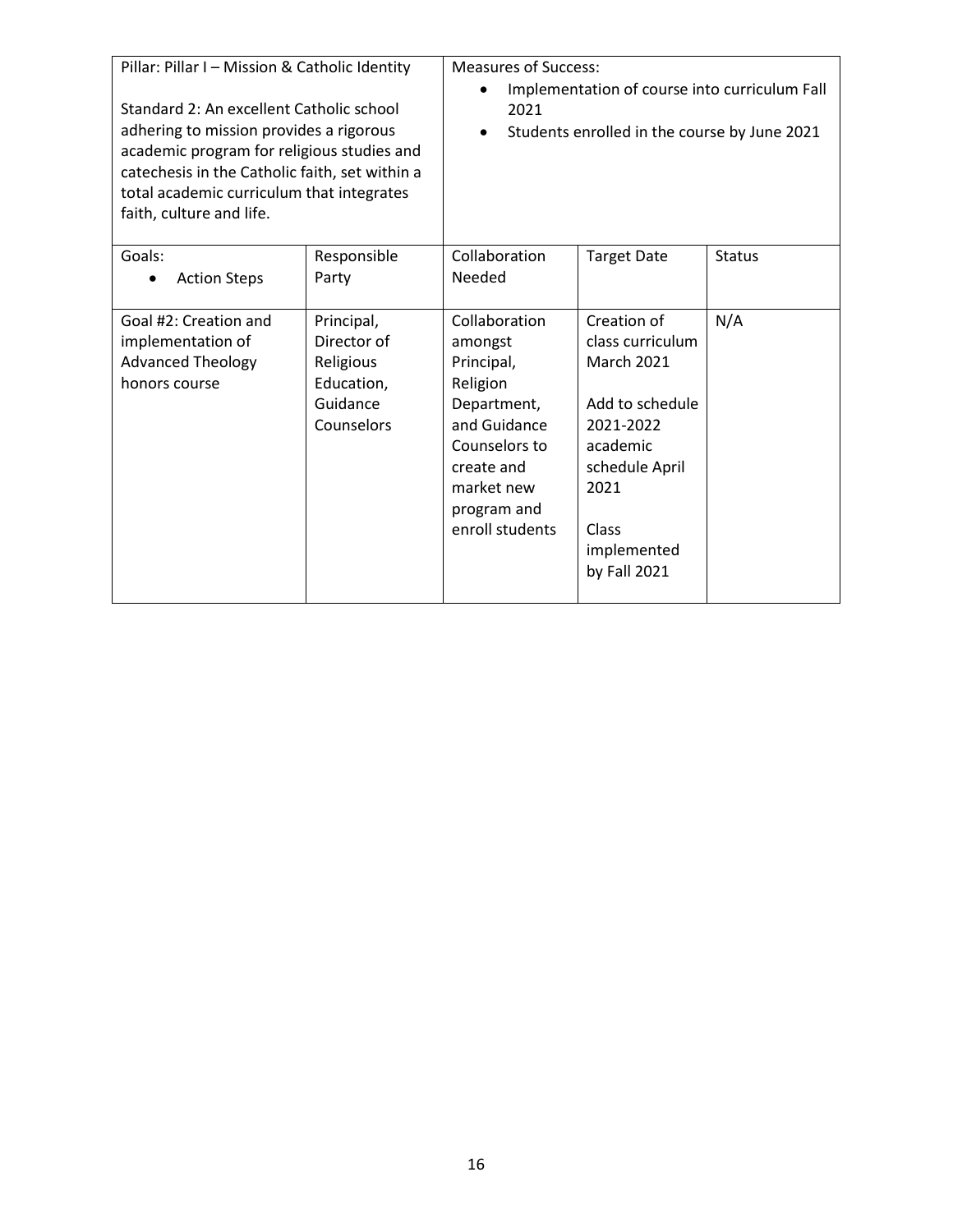# Pillar II: Governance and Leadership

- **Example 15:** An excellent Catholic school has a governing body (person or persons) which recognizes and respects the role(s) of the appropriate and legitimate authorities, and exercises responsible decision making (authoritative, consultative, advisory) in collaboration with the leadership team for development and oversight of the schools' fidelity to mission, academic excellence and operational vitality.
- **Example 1 Standard 6:** An excellent Catholic school has a qualified leadership/leadership team empowered by the governing body to realize and implement the school's mission and vision.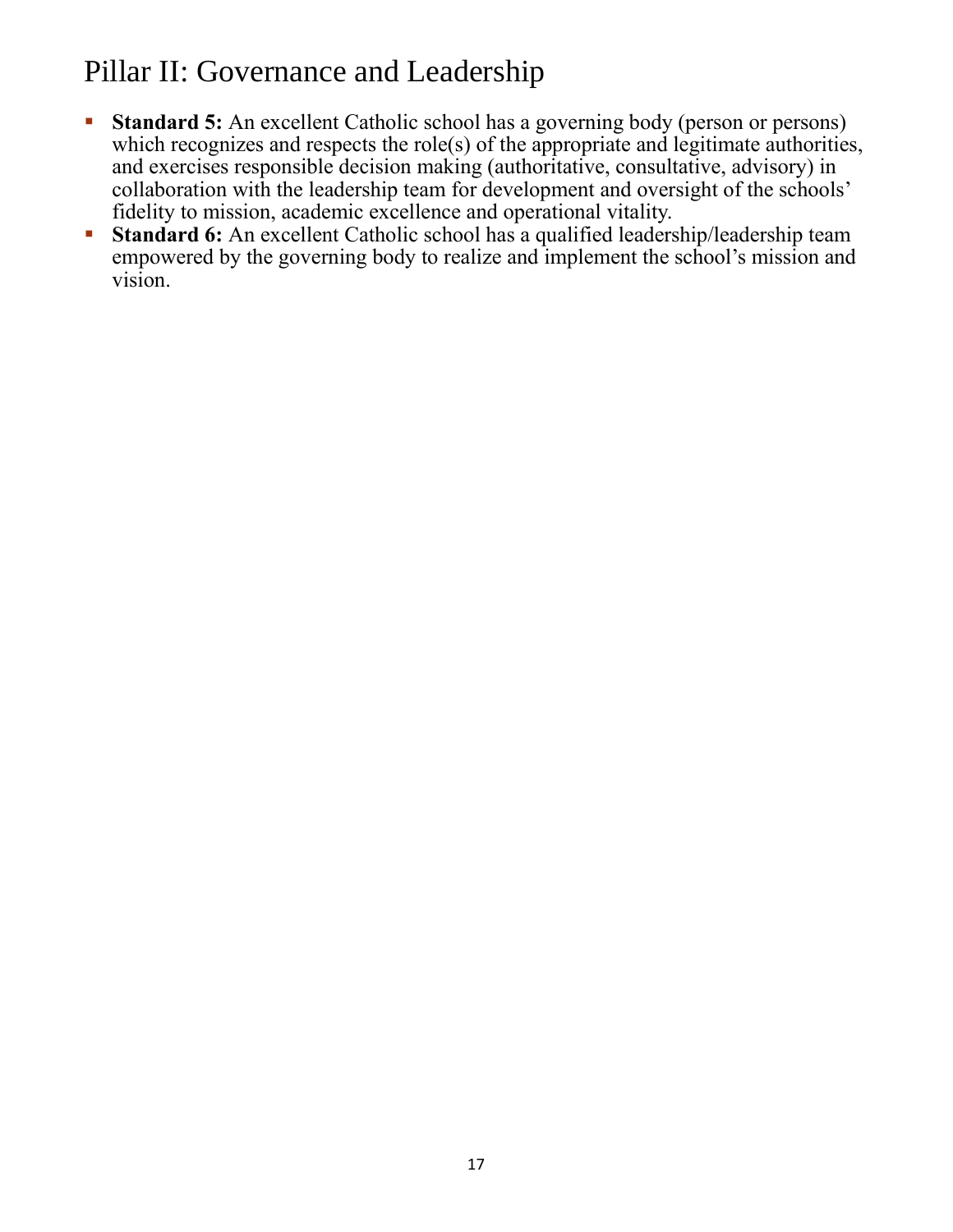| Pillar: Pillar II - Governance & Leadership  |                   | <b>Measures of Success:</b>            |                          |               |
|----------------------------------------------|-------------------|----------------------------------------|--------------------------|---------------|
|                                              |                   | 100% implementation and achievement of |                          |               |
| Standard 6: An excellent Catholic school has |                   |                                        | IGP Goals by Spring 2024 |               |
| a qualified leadership team empowered by     |                   |                                        |                          |               |
| the governing body to realize and implement  |                   |                                        |                          |               |
| school's mission and vision.                 |                   |                                        |                          |               |
|                                              |                   |                                        |                          |               |
| Goals:                                       | Responsible       | Collaboration                          | <b>Target Date</b>       | <b>Status</b> |
| <b>Action Steps</b>                          | Party             | Needed                                 |                          |               |
|                                              |                   |                                        |                          |               |
| Goal #1: Creation and                        | Designated        | Collaboration                          | Creation of              | N/A           |
| implementation of                            | Pastor, Principal | amongst                                | team by Fall             |               |
| leadership team of                           |                   | Designated                             | 2021                     |               |
| faculty and staff to                         |                   | Pastor, Principal,                     |                          |               |
| ensure completion of IGP                     |                   | and                                    | Begin bi-                |               |
| goals and act as a liaison                   |                   | Faculty/Staff                          | monthly                  |               |
| with school Advisory                         |                   | team members                           | meetings by              |               |
| Board to advance and                         |                   | needed to                              | <b>Fall 2021</b>         |               |
| achieve the goals of                         |                   | evaluate                               |                          |               |
| school's governing                           |                   | progress of IGP                        | Completion of            |               |
| bodies.                                      |                   | goals and other                        | IGP Goals by             |               |
|                                              |                   | goals/directives                       | Spring 2024              |               |
|                                              |                   | from School                            |                          |               |
|                                              |                   | <b>Advisory Board</b>                  | Work with                |               |
|                                              |                   |                                        | <b>School Advisory</b>   |               |
|                                              |                   |                                        | Board ongoing            |               |
|                                              |                   |                                        |                          |               |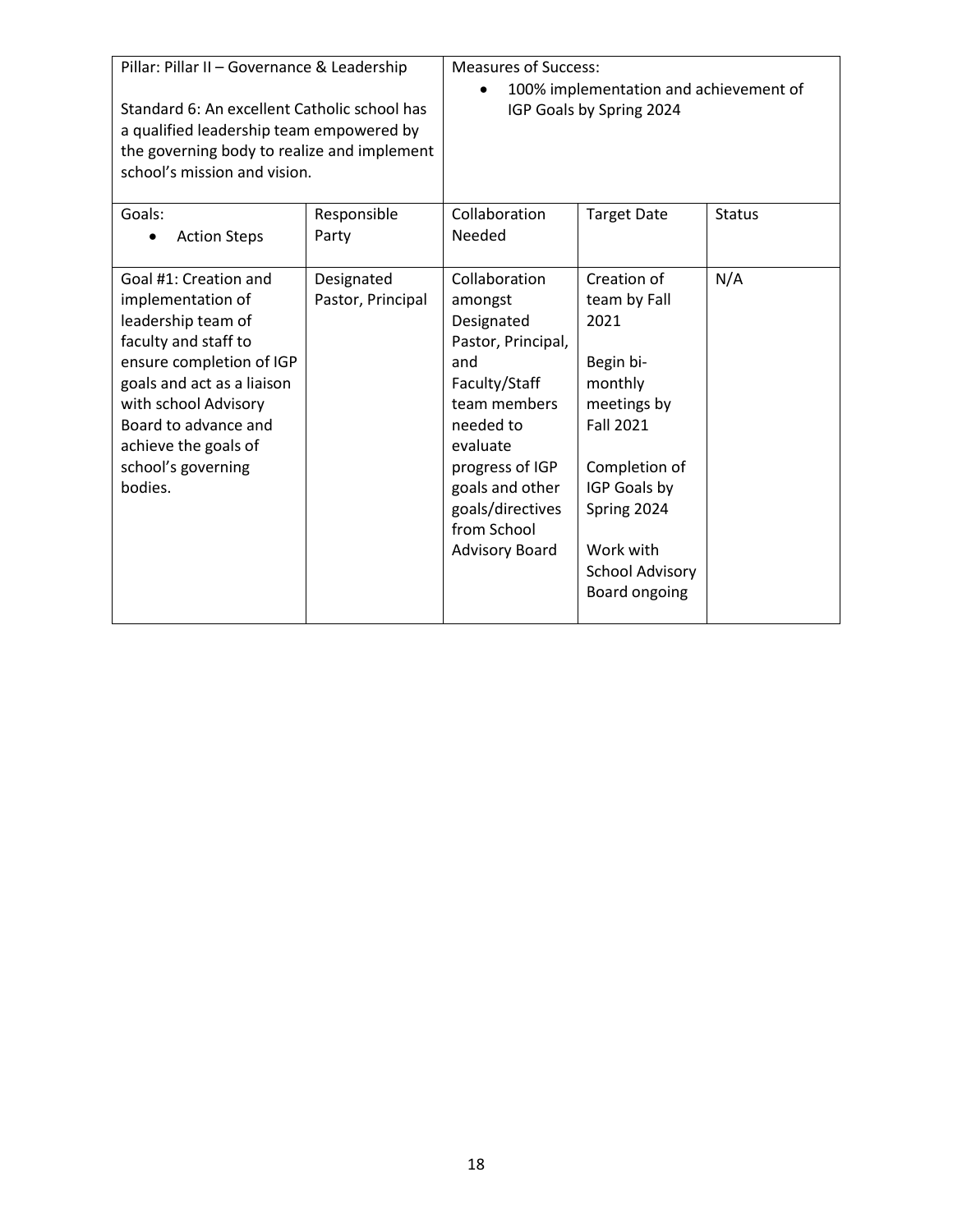| Pillar: Pillar II - Governance & Leadership<br>Standard 5: an excellent Catholic school has<br>a governing body (person or persons) which<br>recognizes and respects the role(s) of the<br>appropriate and legitimate authorities, and<br>exercises responsible decision making<br>(authoritative, consultative, advisory) in<br>collaboration with the leadership team for<br>development and oversight of the schools'<br>fidelity to mission, academic excellence and<br>operational vitality. |                                 | <b>Measures of Success:</b><br>Improvement of parent survey scores regarding<br>transparency in financial administration to 4.0 or<br>higher by Spring 2022<br>Improvement of faculty and staff survey scores<br>regarding transparency in financial<br>administration to 4.0 or higher by Spring 2022<br>Creating and maintaining a balanced school<br>budget (see Figure 1 on p. 28) |                                                                                                                                                                                                                                                                                                |                                                                                                                        |
|---------------------------------------------------------------------------------------------------------------------------------------------------------------------------------------------------------------------------------------------------------------------------------------------------------------------------------------------------------------------------------------------------------------------------------------------------------------------------------------------------|---------------------------------|----------------------------------------------------------------------------------------------------------------------------------------------------------------------------------------------------------------------------------------------------------------------------------------------------------------------------------------------------------------------------------------|------------------------------------------------------------------------------------------------------------------------------------------------------------------------------------------------------------------------------------------------------------------------------------------------|------------------------------------------------------------------------------------------------------------------------|
| Goals:<br><b>Action Steps</b>                                                                                                                                                                                                                                                                                                                                                                                                                                                                     | Responsible<br>Party            | Collaboration<br>Needed                                                                                                                                                                                                                                                                                                                                                                | <b>Target Date</b>                                                                                                                                                                                                                                                                             | <b>Status</b>                                                                                                          |
| Goal #2: Maintain a<br>balanced school budget<br>and make financial<br>administration<br>transparent to school<br>stakeholders, as<br>appropriate.                                                                                                                                                                                                                                                                                                                                                | Designated<br>Pastor, Principal | Collaboration<br>amongst<br>Designated<br>Pastor, Principal,<br>and Finance<br>Team                                                                                                                                                                                                                                                                                                    | Completion of<br>audit by March<br>2021<br>Completion of<br>annual budget<br>by April 15,<br>2021<br>Completion of<br>annual budget<br>by April 15,<br>2022<br>Completion of<br>annual budget<br>by April 15,<br>2023<br>Communication<br>of financial plan<br>to stakeholders<br>by Fall 2021 | <b>Finance Team</b><br>currently<br>completing audit<br>of school finances<br>and<br>financial/budgeting<br>procedures |

\*NOTE: See **Figure 1** on p. 28 data from School Effectiveness Survey Fall 2020.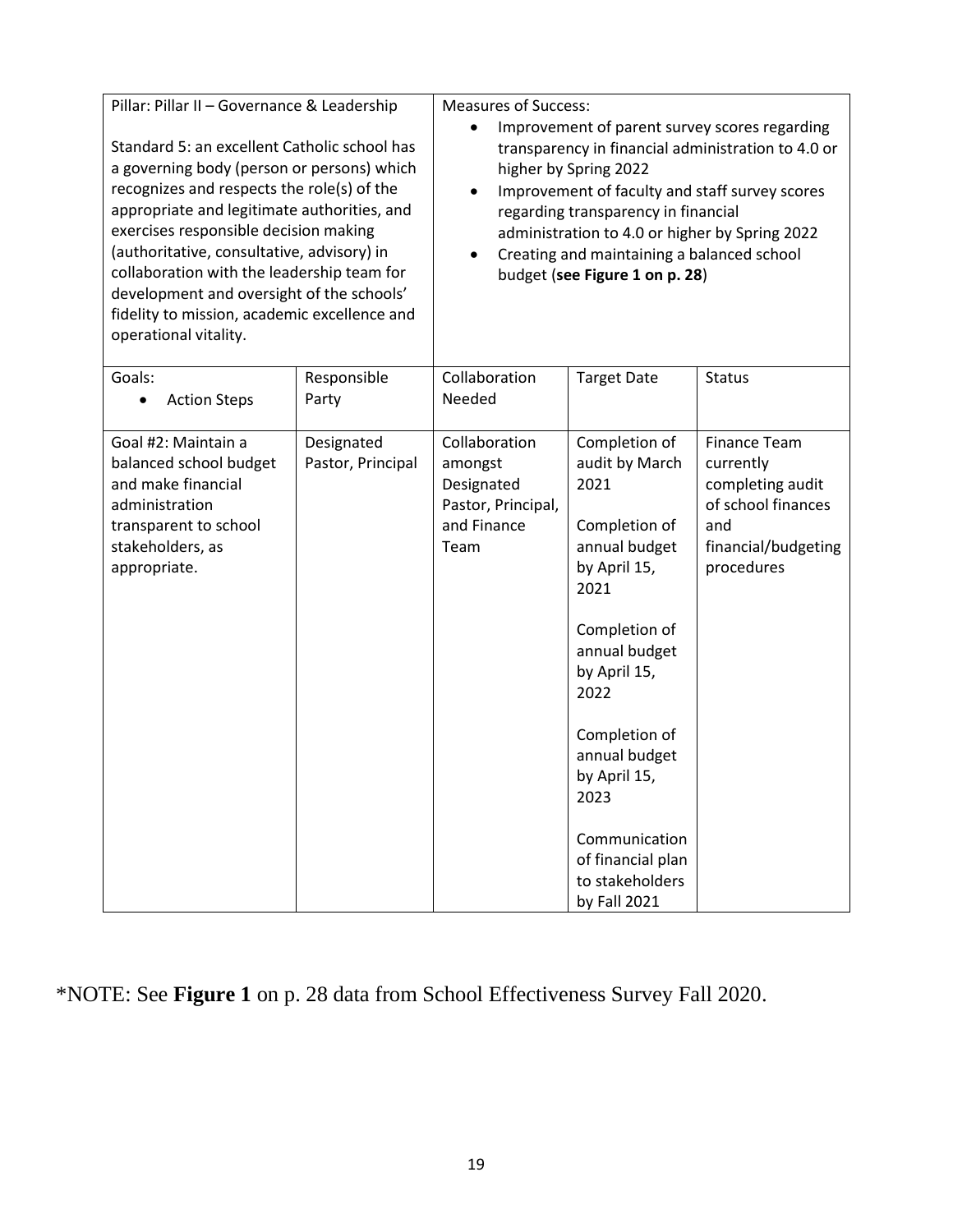| Pillar: Pillar II - Governance & Leadership<br>Standard 5: an excellent Catholic school has<br>a governing body (person or persons) which<br>recognizes and respects the role(s) of the<br>appropriate and legitimate authorities, and<br>exercises responsible decision making<br>(authoritative, consultative, advisory) in<br>collaboration with the leadership team for<br>development and oversight of the schools'<br>fidelity to mission, academic excellence and |                                 | <b>Measures of Success:</b><br>5% increase in school enrollment by Fall 2022<br>10% increase in school enrollment by Fall<br>$\bullet$<br>2023 (see Figure 2 on p. 29) |                                                                                                                                                                                                                                                                                                         |               |
|--------------------------------------------------------------------------------------------------------------------------------------------------------------------------------------------------------------------------------------------------------------------------------------------------------------------------------------------------------------------------------------------------------------------------------------------------------------------------|---------------------------------|------------------------------------------------------------------------------------------------------------------------------------------------------------------------|---------------------------------------------------------------------------------------------------------------------------------------------------------------------------------------------------------------------------------------------------------------------------------------------------------|---------------|
| operational vitality.                                                                                                                                                                                                                                                                                                                                                                                                                                                    |                                 |                                                                                                                                                                        |                                                                                                                                                                                                                                                                                                         |               |
| Goals:<br><b>Action Steps</b><br>$\bullet$                                                                                                                                                                                                                                                                                                                                                                                                                               | Responsible<br>Party            | Collaboration<br>Needed                                                                                                                                                | <b>Target Date</b>                                                                                                                                                                                                                                                                                      | <b>Status</b> |
| Goal #3: Increase<br>enrollment through work<br>with Catholic churches in<br>our area.                                                                                                                                                                                                                                                                                                                                                                                   | Designated<br>Pastor, Principal | Collaboration<br>amongst<br>Designated<br>Pastor, Principal,<br>Parish Priests,<br>Enrollment<br>Director, and<br>Student<br>Ambassadors<br>and Student<br>Council     | Create plan<br>with Enrollment<br>Director,<br>student<br>ambassadors,<br>and student<br>council to<br>coordinate<br>outreach with<br>area churches<br>Spring 2021<br>5% increase in<br>student<br>enrollment by<br><b>Fall 2022</b><br>10% increase in<br>student<br>enrollment by<br><b>Fall 2023</b> | N/A           |

\*NOTE: See **Figure 2** on p. 29 for graph on enrollment data.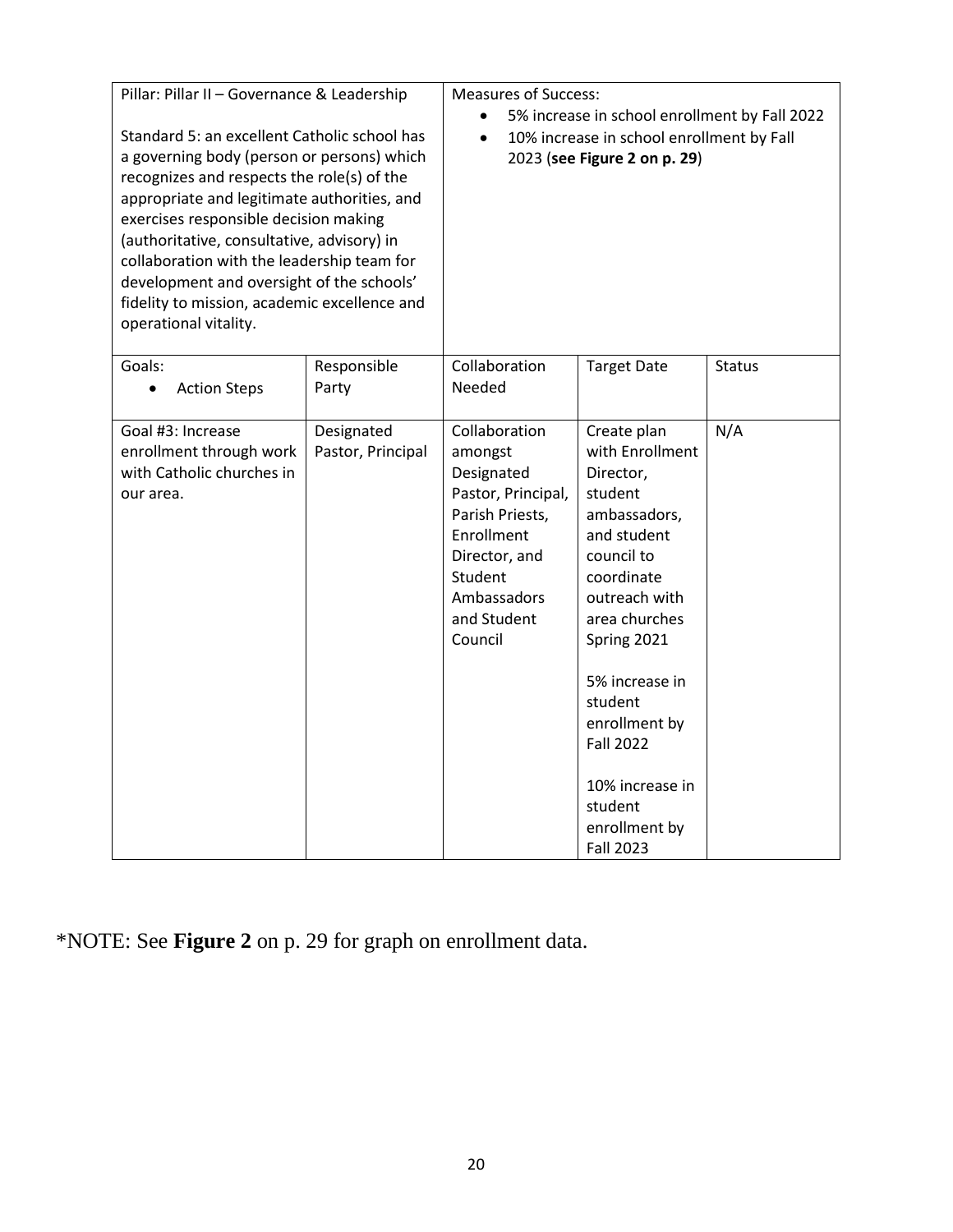### Pillar III: Academic Excellence

- **Standard 7:** An excellent Catholic school has a clearly articulated, rigorous curriculum aligned with relevant standards, 21<sup>st</sup> century skills, and Gospel values, implemented through effective instruction.
- **Example 1 Standard 8:** An excellent Catholic school uses school-wide assessment methods and practices to document student learning and program effectiveness, to make student performances transparent, and to inform the continuous review of curriculum and the improvement of instructional practices.
- **Example 1 Standard 9:** An excellent Catholic school provides programs and services aligned with the mission to enrich the academic program and support the development of student and family life.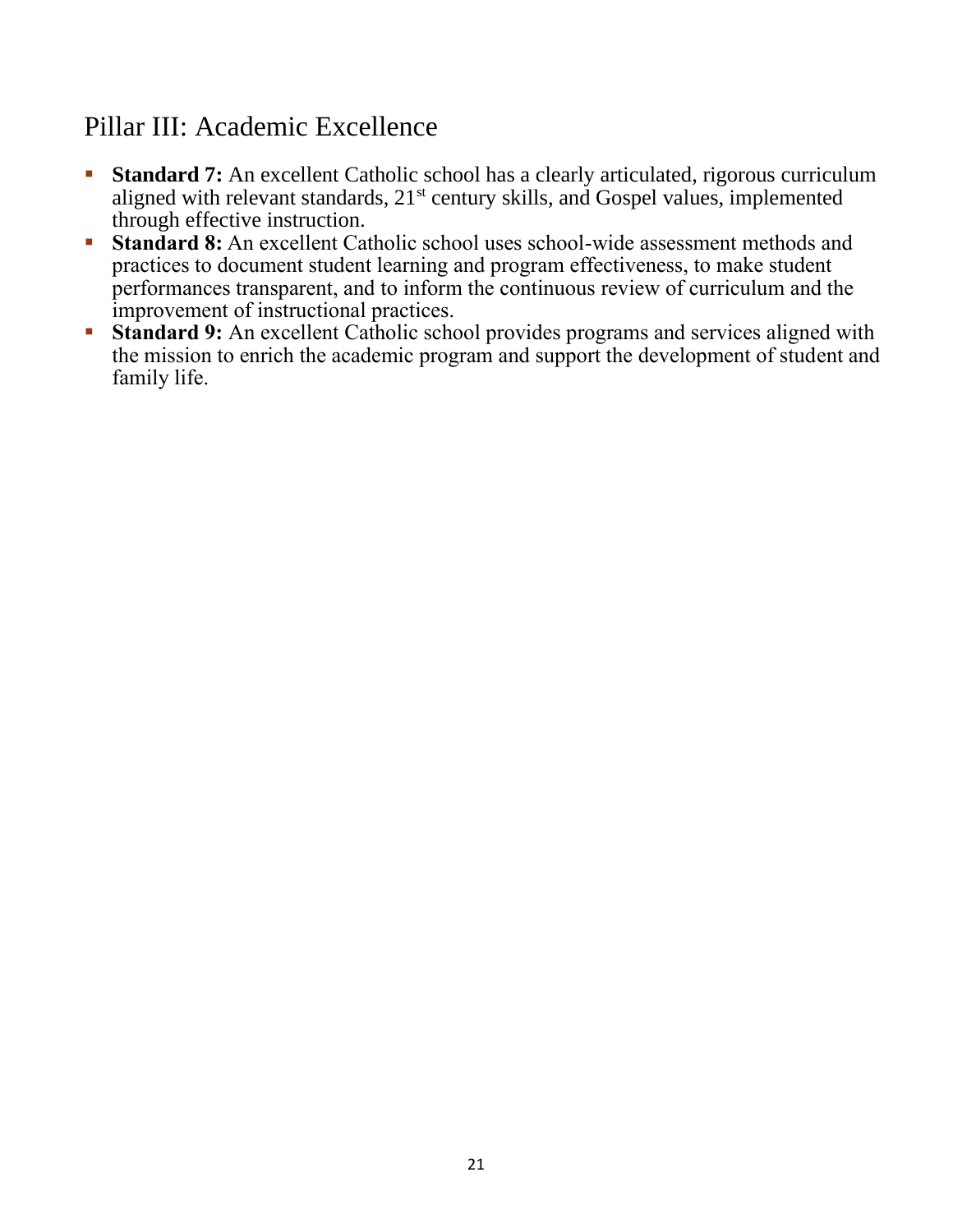| Pillar: Pillar III - Academic Excellence                                                                                                                                                                                                                                                                                                                                                                                                                                                                                                                                         |                      | <b>Measures of Success:</b>                                                                                                                                                                                                                                                                                                                                                                                                                                                                                                                                                                      |                                                                                                                                                 |                                                                                                                            |
|----------------------------------------------------------------------------------------------------------------------------------------------------------------------------------------------------------------------------------------------------------------------------------------------------------------------------------------------------------------------------------------------------------------------------------------------------------------------------------------------------------------------------------------------------------------------------------|----------------------|--------------------------------------------------------------------------------------------------------------------------------------------------------------------------------------------------------------------------------------------------------------------------------------------------------------------------------------------------------------------------------------------------------------------------------------------------------------------------------------------------------------------------------------------------------------------------------------------------|-------------------------------------------------------------------------------------------------------------------------------------------------|----------------------------------------------------------------------------------------------------------------------------|
| Standard: Standards 7 & 8<br>Standard 7: An excellent Catholic school has a<br>clearly articulated, rigorous curriculum<br>aligned with relevant standards, 21 <sup>st</sup> century<br>skills, and Gospel values, implementing<br>through effective instruction.<br>Standard 8: An excellent Catholic school uses<br>school-wide assessment methods and<br>practices to document student learning<br>program effectiveness, to make student<br>performance transparent, and to inform the<br>continuous review of curriculum and the<br>improvement of instructional practices. |                      | 5% increase in achieving growth targets on<br>$\bullet$<br>NWEA test scores in Math, Reading, and<br>Language Usage by Spring 2022, with another<br>5% increase in growth by Spring 2023 (see<br>Figure 3 on p. 30)<br>5% increase in number of students scoring in<br>the High Average to High (the marker for<br>college readiness) on NWEA test scores by<br>Spring 2022, with another 5% increase in<br>growth by Spring 2023 (see Figure 4 on p. 31)<br>5% increase in AP Test pass rate from 55% to<br>60% by Spring 2022, with another 5% increase<br>in pass rates to 65% in Spring 2023 |                                                                                                                                                 |                                                                                                                            |
| Goals:<br><b>Action Steps</b><br>$\bullet$                                                                                                                                                                                                                                                                                                                                                                                                                                                                                                                                       | Responsible<br>Party | Collaboration<br>Needed                                                                                                                                                                                                                                                                                                                                                                                                                                                                                                                                                                          | <b>Target Date</b>                                                                                                                              | <b>Status</b>                                                                                                              |
| Goal #1: Create and<br>implement effective PLC<br><b>Curriculum Teams to</b><br>evaluate testing data and<br>align school and subject-<br>area standards.<br>Alignment will improve<br>academic achievement<br>across all curriculums,<br>especially in the core<br>curriculums of Math,<br>English, Science and<br>History.                                                                                                                                                                                                                                                     | Principal            | Collaboration<br>amongst<br>principal and<br>teachers,<br>guidance<br>counselors, and<br>testing<br>coordinator<br>needed to set<br>and achieve<br>annual goals and<br>objectives                                                                                                                                                                                                                                                                                                                                                                                                                | Teams<br>formation June<br>2020<br>Teams<br>implementation<br>August 2020<br>Team meetings<br>ongoing<br>annually (1<br>meeting per<br>quarter) | PD plan for<br>team creation<br>scheduled for<br>June 2020 and<br>money for PLC<br>book study<br>allocated for<br>purchase |

\*NOTE: See **Figures 3 and 4** on p. 30-31 for NWEA Achievement data.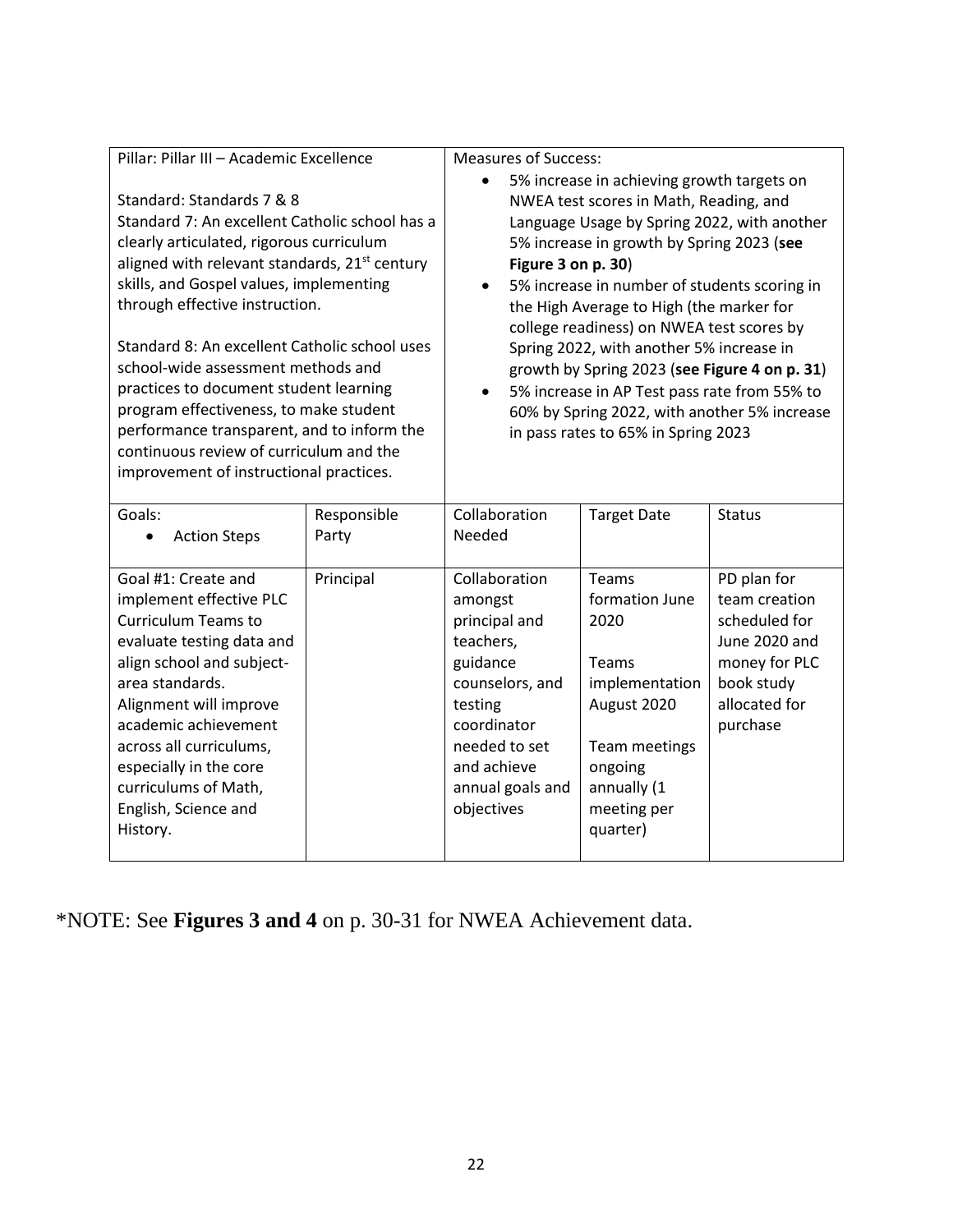| Pillar: Pillar III - Academic Excellence                                                                                                                                                                                                                                                                                                                                                                                                                              |                                            | <b>Measures of Success:</b><br>Average teacher rating on Technology Self-                                                      |                                                                                                                        |               |
|-----------------------------------------------------------------------------------------------------------------------------------------------------------------------------------------------------------------------------------------------------------------------------------------------------------------------------------------------------------------------------------------------------------------------------------------------------------------------|--------------------------------------------|--------------------------------------------------------------------------------------------------------------------------------|------------------------------------------------------------------------------------------------------------------------|---------------|
| Standard 8: An excellent Catholic school uses<br>school-wide assessment methods and<br>practices to document student learning and<br>program effectiveness, to make student<br>performances transparent, and to inform the<br>continuous review of curriculum and the<br>improvement of instructional practices.                                                                                                                                                      |                                            |                                                                                                                                | Assessment Form of 4.0 or higher out of 5.0<br>5% increase in students achieving growth<br>targets on NWEA test scores |               |
| Goals:<br><b>Action Steps</b><br>$\bullet$                                                                                                                                                                                                                                                                                                                                                                                                                            | Responsible<br>Party                       | Collaboration<br>Needed                                                                                                        | <b>Target Date</b>                                                                                                     | <b>Status</b> |
| Goal #2: Creation and<br>implementation of<br><b>Technology Mentorship</b><br>program. Mentors would<br>work with teachers to<br>successfully utilize<br>technology into their<br>curriculums to improve<br>learning outcomes.<br>Action Step: Mentors will<br>also work with<br>administration to<br>complete a technology<br>needs assessment with<br>faculty to provide<br>appropriate professional<br>development<br>opportunities for<br>technology integration. | Principal,<br>Technology<br><b>Mentors</b> | Collaboration<br>amongst<br>Principal,<br>teachers, and<br>mentors needed<br>to plan and<br>complete<br>mentorship<br>sessions | 3 Mentors<br>established by<br><b>Fall 2021</b><br>Mentorship<br>Program<br>ongoing                                    | N/A           |

\*NOTE: Technology is an ever-increasing instructional tool for teachers. Improvement of technology efficacy by teachers should enhance student learning and help them achieve learning goals. NWEA test scores are appropriate measures of student growth and achievement.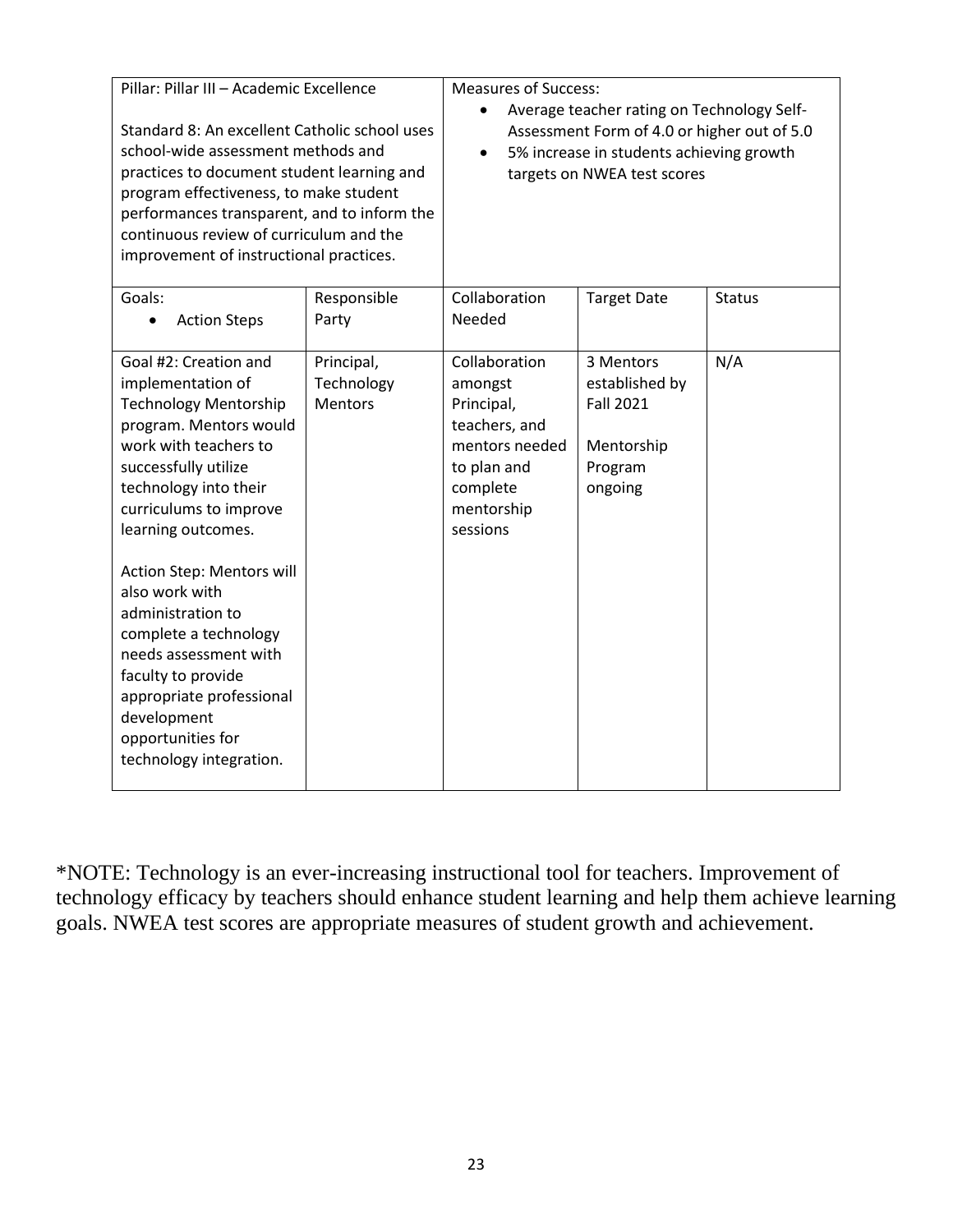# Pillar IV: Operational Vitality

- **Example 10:** An excellent Catholic school provides a feasible three to five year financial plan that includes both current and projected budgets and is the result of a collaborative process, emphasizing faithful stewardship.
- **Example 11:** An excellent Catholic school operates in accord with published human resource/personnel policies, developed in compliance with diocesan policies and/or religious congregation sponsorship policies, which affect all staff (clergy, religious women and men, laity and volunteers) and provide for clarity for responsibilities, expectations and accountability.
- **Example 12:** An excellent Catholic school develops and maintains a facilities, equipment, and technology management plan designed to continuously support the implementation of the educational mission of the school.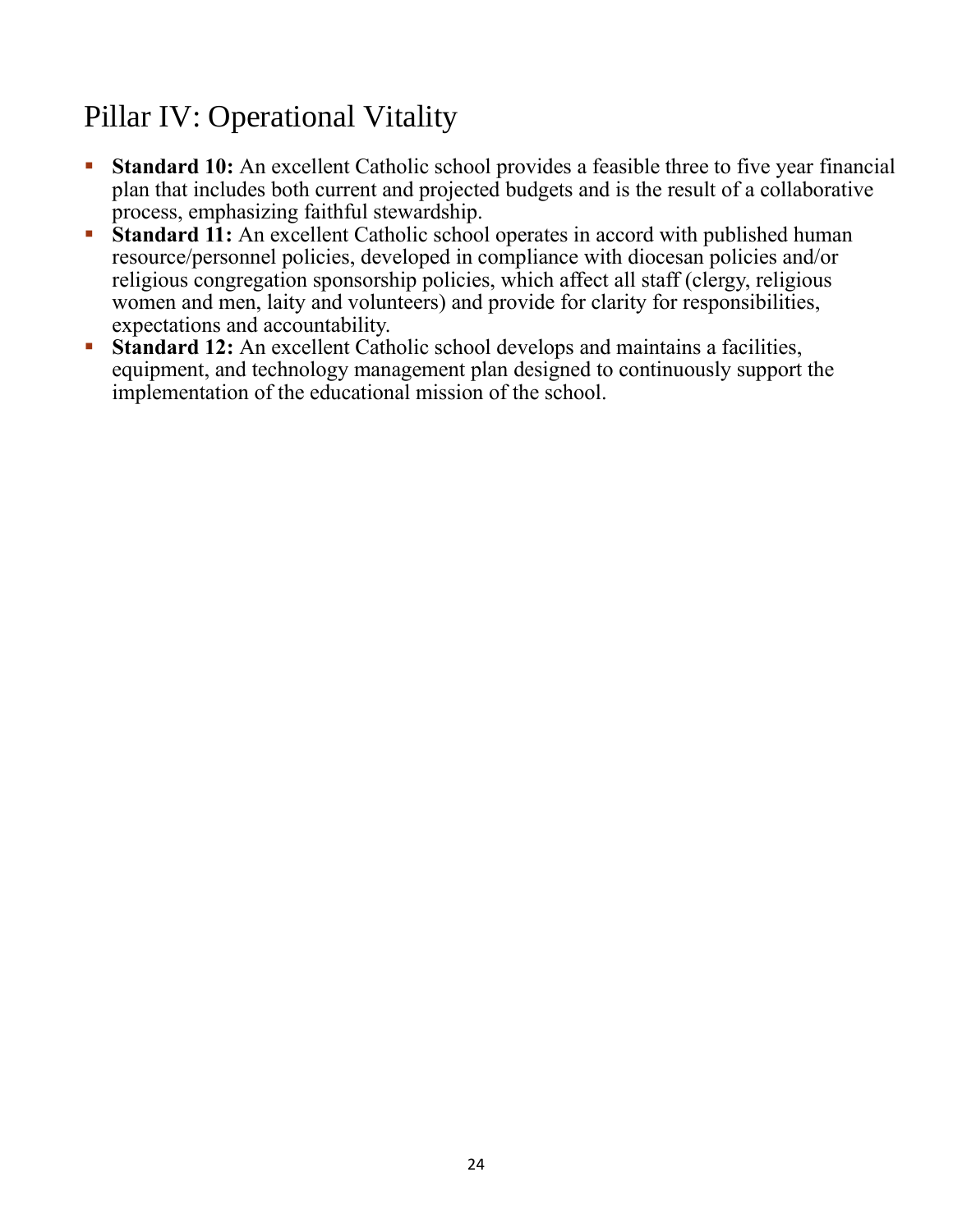| Pillar: Pillar IV - Operational Vitality<br>Standard 10: An excellent Catholic school<br>provides a feasible three to five-year<br>financial plan that includes both current and<br>projected budgets and is the result of a<br>collaborative process, emphasizing faithful<br>stewardship. |                                                                                                                                                 | <b>Measures of Success:</b><br>Creating and maintaining a balanced school<br>budget (see Figure 1 on p. 28)<br>Alignment of faculty salaries to 70% of Harrison<br>County, WV pay scale by Fall 2022 |                                                                                                                                                                                        |                                                                                                                        |
|---------------------------------------------------------------------------------------------------------------------------------------------------------------------------------------------------------------------------------------------------------------------------------------------|-------------------------------------------------------------------------------------------------------------------------------------------------|------------------------------------------------------------------------------------------------------------------------------------------------------------------------------------------------------|----------------------------------------------------------------------------------------------------------------------------------------------------------------------------------------|------------------------------------------------------------------------------------------------------------------------|
| Goals:<br><b>Action Steps</b>                                                                                                                                                                                                                                                               | Responsible<br>Party                                                                                                                            | Collaboration<br>Needed                                                                                                                                                                              | <b>Target Date</b>                                                                                                                                                                     | <b>Status</b>                                                                                                          |
| Goal #1: Creation of a<br>three-year Financial Plan<br>by the Finance Team.<br>Action Step: Write plan<br>for how to evaluate<br>salaries annually to<br>eventually get to 80-85%<br>of Harrison County scale                                                                               | Designated<br>Pastor, Principal,<br>Finance Team<br><b>Members</b><br>(Finance<br>Director,<br>President of<br><b>School Advisory</b><br>Board) | Collaboration<br>amongst<br>Designated<br>Pastor, Principal,<br>and other<br><b>Finance Team</b><br><b>Members</b><br>needed                                                                         | Completion of<br>audit by Spring<br>2021<br>Completion of<br><b>Financial Plan</b><br>by Summer<br>2021<br>Evaluation of<br><b>Finance Plan</b><br>quarterly by<br><b>Finance Team</b> | <b>Finance Team</b><br>currently<br>completing audit<br>of school finances<br>and<br>financial/budgeting<br>procedures |

\*NOTE: See **Figure 1** on p. 28 data from School Effectiveness Survey Fall 2020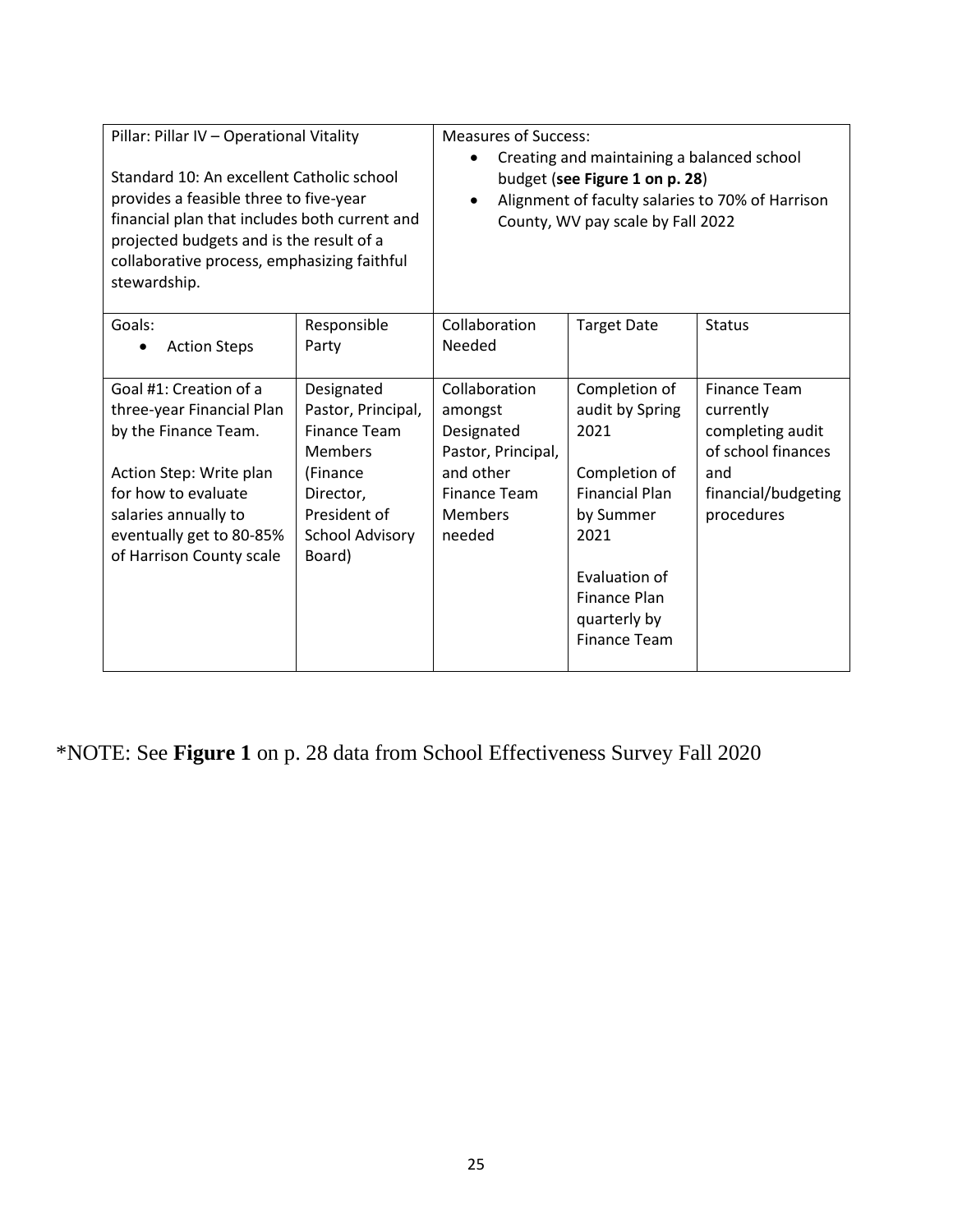| Pillar: Pillar IV - Operational Vitality                                                                                                                                                                             |                                   | <b>Measures of Success:</b>                                                                                                                                                                                                  |                                                                                                                                                                                                           |               |
|----------------------------------------------------------------------------------------------------------------------------------------------------------------------------------------------------------------------|-----------------------------------|------------------------------------------------------------------------------------------------------------------------------------------------------------------------------------------------------------------------------|-----------------------------------------------------------------------------------------------------------------------------------------------------------------------------------------------------------|---------------|
| Standard 12: An excellent Catholic school<br>develops and maintains equipment, and<br>technology management plan designed to<br>continuously support the implementation of<br>the educational mission of the school. |                                   | Compliance with all Diocesan and State safety<br>rules and regulations<br>Maintaining a balanced budget through<br>continuous evaluation of facilities to reduce<br>costs by repairing/replacing equipment<br>systematically |                                                                                                                                                                                                           |               |
| Goals:<br><b>Action Steps</b>                                                                                                                                                                                        | Responsible<br>Party              | Collaboration<br>Needed                                                                                                                                                                                                      | <b>Target Date</b>                                                                                                                                                                                        | <b>Status</b> |
| Goal #2: Creation of<br><b>Facilities Management</b><br>Plan                                                                                                                                                         | Principal, Head<br>of Maintenance | Collaboration<br>amongst<br>Principal,<br>maintenance<br>staff, and<br><b>Finance Director</b>                                                                                                                               | Maintenance<br>budget analysis<br>by Spring 2022<br>Evaluation and<br>compilation of<br>maintenance<br>procedures and<br>duties by Spring<br>2022<br>Completion of<br>written plan by<br><b>Fall 2022</b> | N/A           |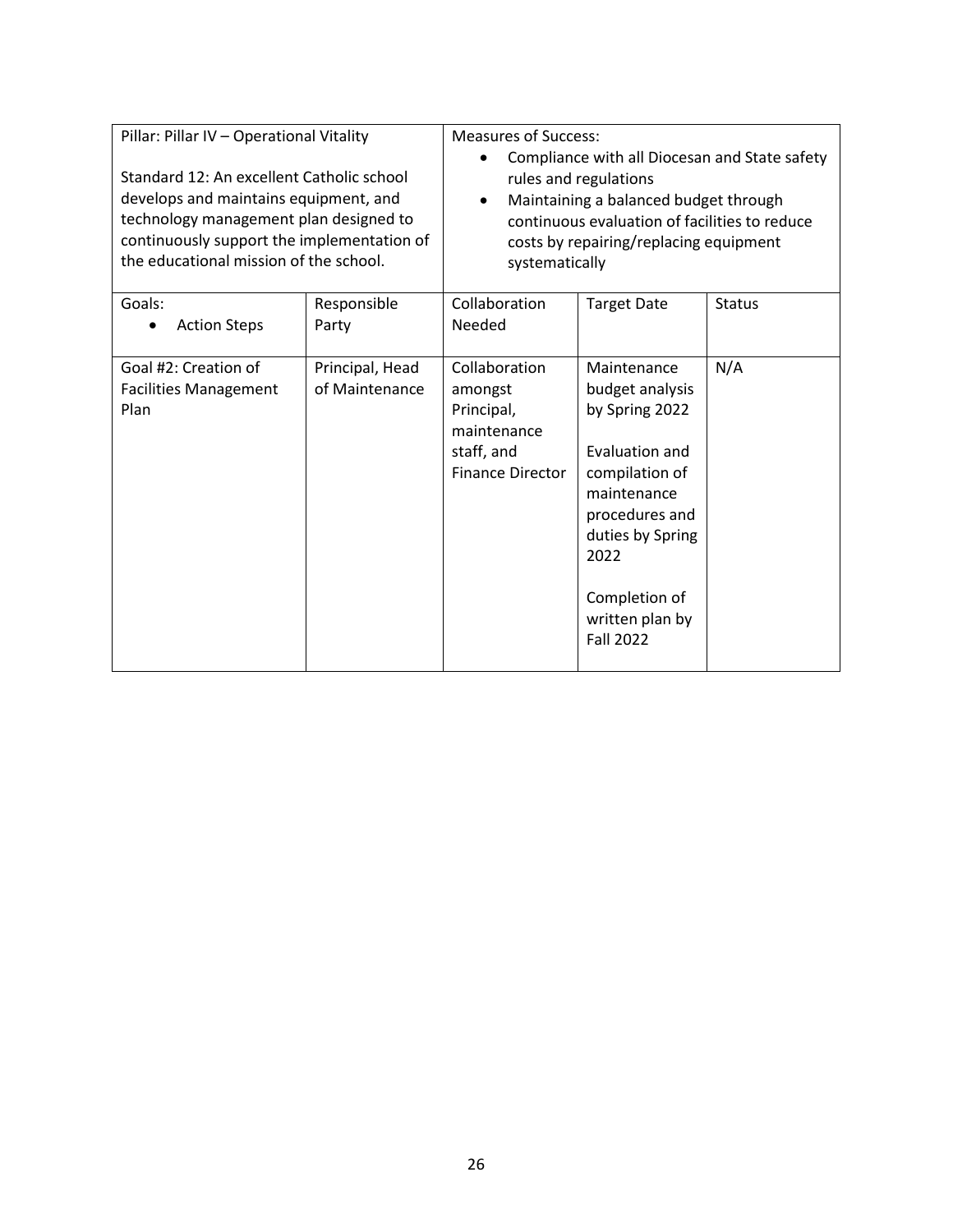| Pillar: Pillar IV - Operational Vitality<br>Standard 12: An excellent Catholic school<br>develops and maintains equipment, and<br>technology management plan designed to<br>continuously support the implementation of<br>the educational mission of the school. |                           | <b>Measures of Success:</b><br>Compliance with all Diocesan and State safety<br>rules and regulations<br>Increase efficiency in completing fire and<br>$\bullet$<br>other safety drills/codes<br>Completion of all safety drills/codes with<br>$\bullet$<br>100% accuracy |                               |                                                          |
|------------------------------------------------------------------------------------------------------------------------------------------------------------------------------------------------------------------------------------------------------------------|---------------------------|---------------------------------------------------------------------------------------------------------------------------------------------------------------------------------------------------------------------------------------------------------------------------|-------------------------------|----------------------------------------------------------|
| Goals:<br><b>Action Steps</b>                                                                                                                                                                                                                                    | Responsible<br>Party      | Collaboration<br>Needed                                                                                                                                                                                                                                                   | <b>Target Date</b>            | <b>Status</b>                                            |
| Goal #3: Continue<br>initiatives to improve<br>safety of facilities.                                                                                                                                                                                             | Principal, Safety<br>Team | Collaboration<br>amongst<br>Principal, Safety<br>Team members,<br>and Finance<br>Director                                                                                                                                                                                 | Improvements<br>made annually | Ongoing $-$<br>Safety Team<br>created in Fall of<br>2020 |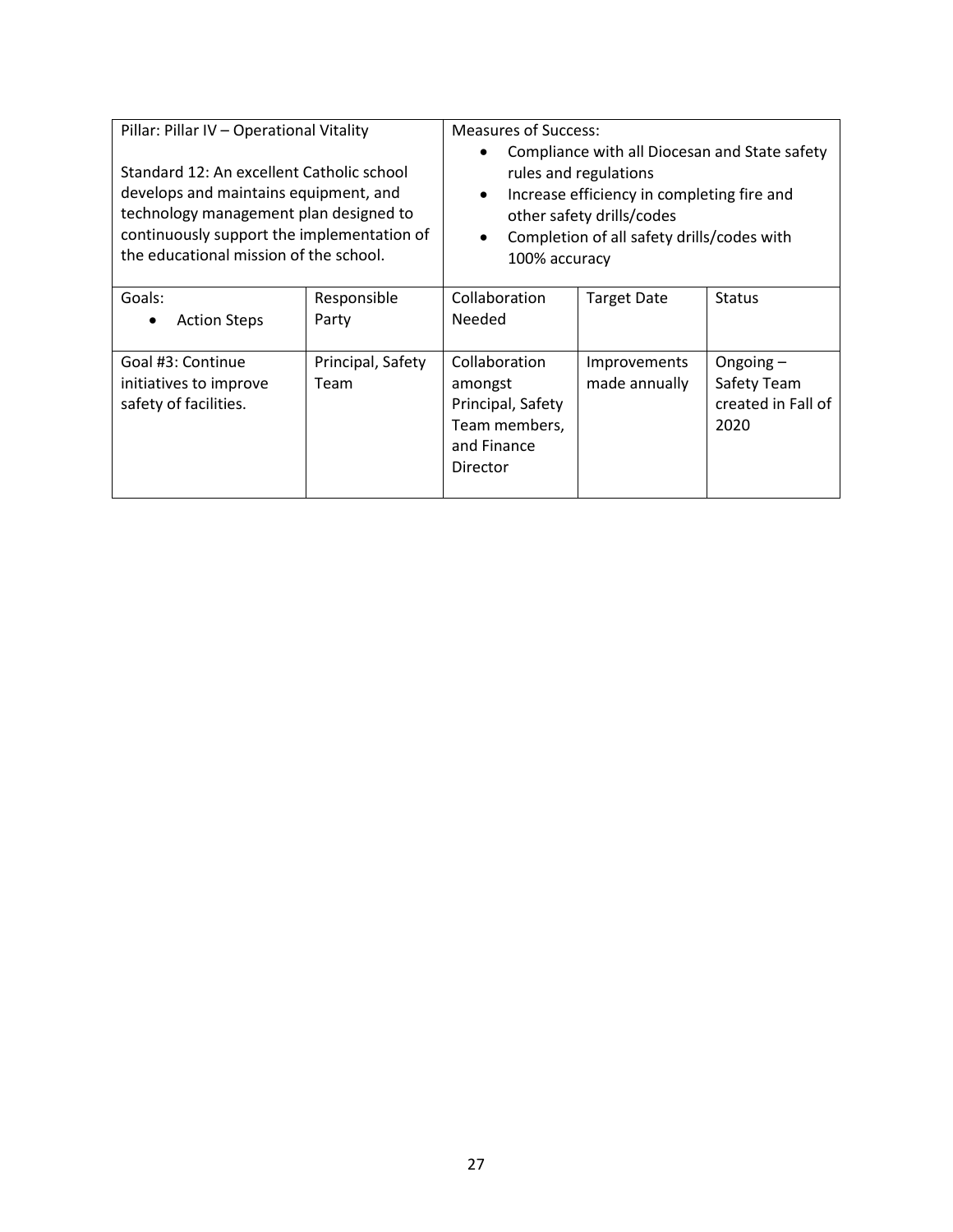

**Figure 1** displays parent and staff scores from the School Effectiveness Survey conducted in the Fall of 2020. The above items, C36, C35, and C12, were three of the lowest scoring components on both the parent and staff surveys. Survey results directly correspond to the following goals listed above:

- Pillar I, Goal 1 Parent involvement/inclusion in Corporal Works of Mercy Campaign.
- Pillar II, Goal 2 Maintain a balanced school budget and make financial administration to school stakeholders, as appropriate.
- Pillar IV, Goal IV Creation of three-year financial plan by the Finance Team.

Survey Items:

C36 – Our school consistently shares its financial plan with school community.

- C35 Our school's financial plan is the result of a collaborative process including expert advisors.
- C12 Our school provides opportunities for adult members of the school community to Participate in service activities for social justice.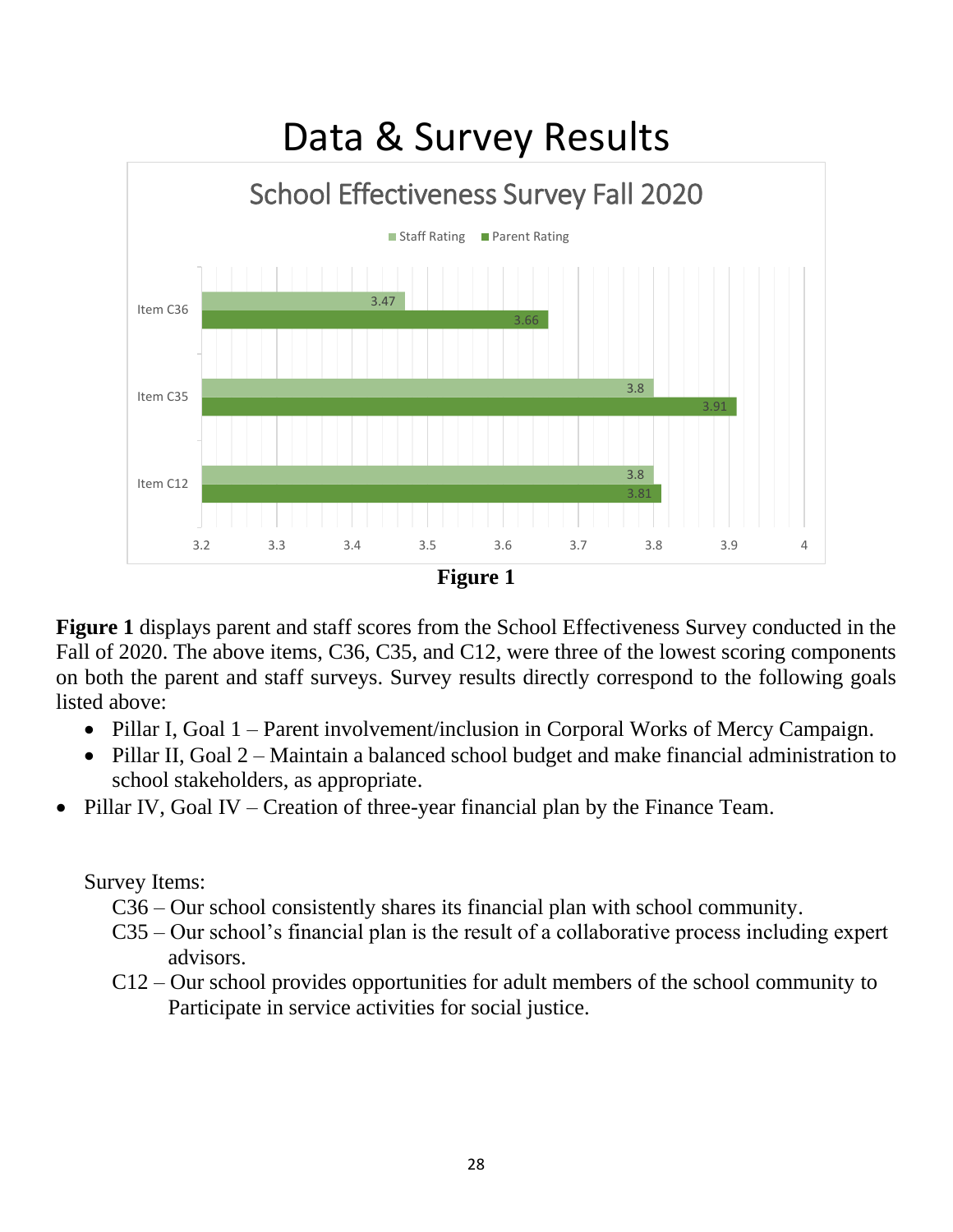

**Figure 2** illustrates the steady increase in enrollment from 2013-2017, with a sharp decline in enrollment from 2017 to the present.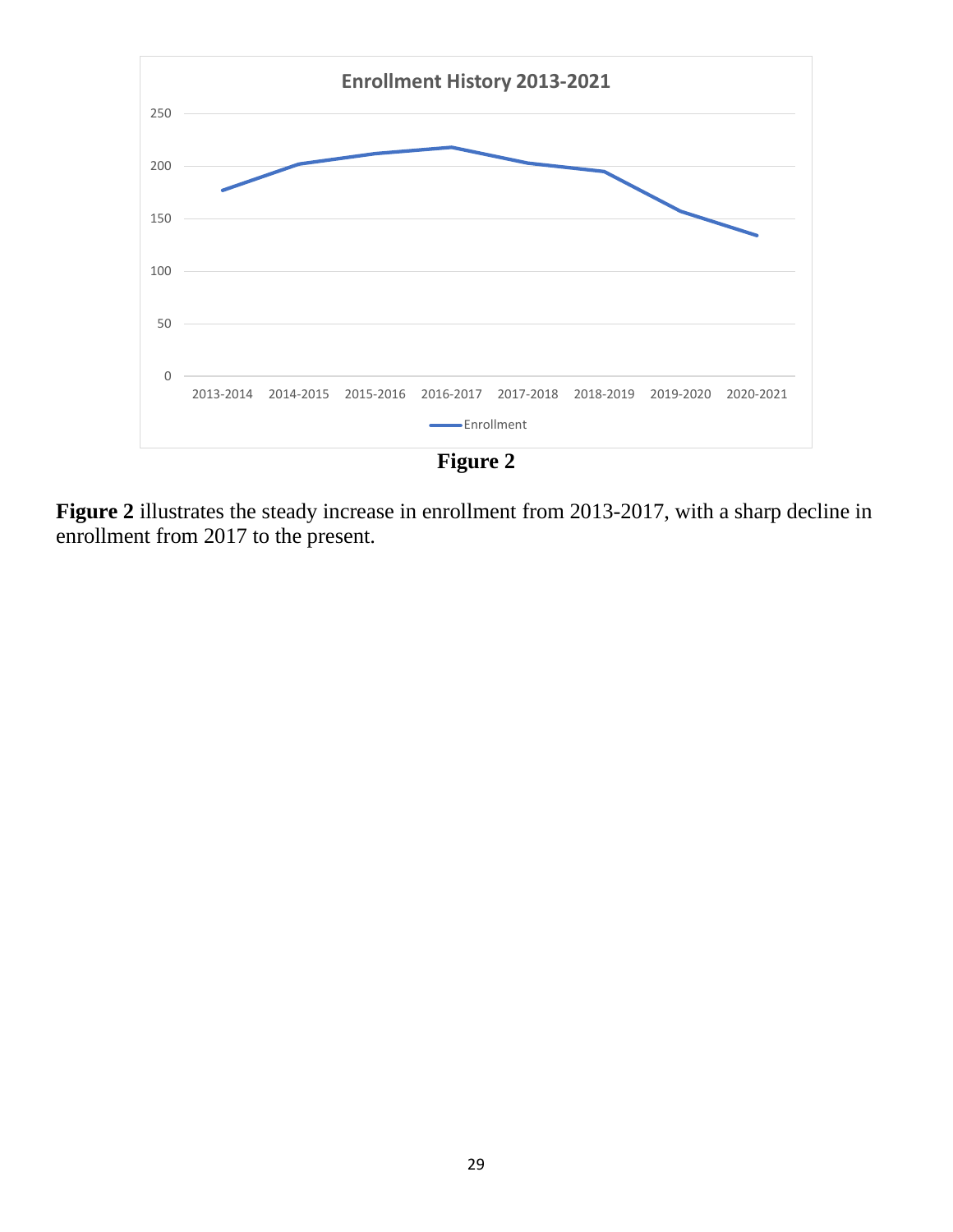

**Figure 3**

**Figure 3** displays the percentage of students in grades 7-10 who met or exceeded their projected growth in Math, Reading, and Language Usage from Fall 2019 to Winter 2020 on the NWEA standardized test. Students have a projected growth, on average, of 1-4 points on the learning continuum based on their scores from Fall 2019.